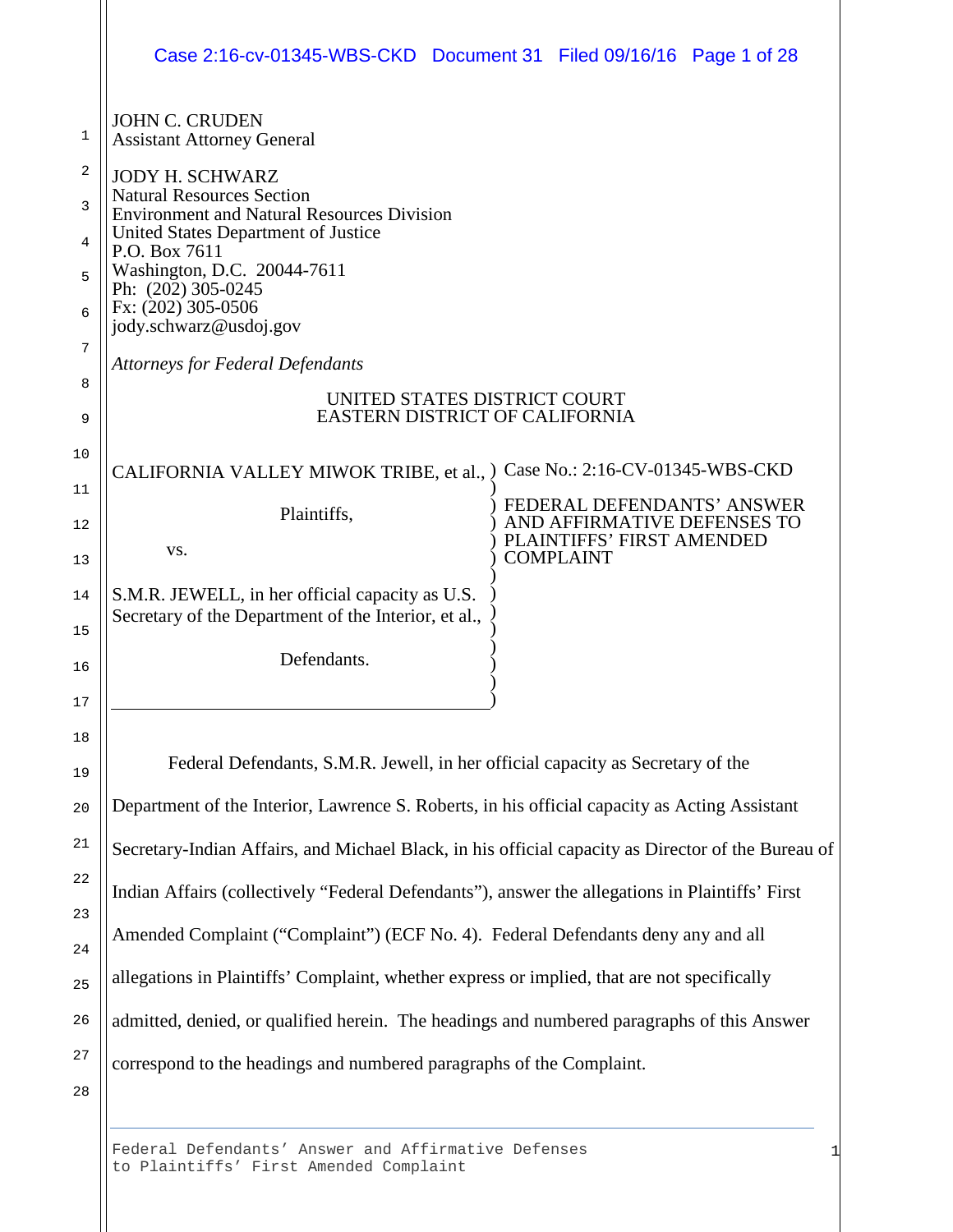## **INTRODUCTION**

1. The allegations in the Complaint's introduction section provide Plaintiffs' characterization of this action to which Federal Defendants need not respond. To the extent Federal Defendants must respond, they deny the allegations.

#### **AUGUST 31, 2011 AS-IA DECISION**

2. The allegations of paragraph 2 (a) through (d) provide Plaintiffs' characterization of the Assistant Secretary-Indian Affairs' ("AS-IA") August 31, 2011, Decision, which speaks for itself and provides the best evidence of its contents. Federal Defendants deny any allegation contrary to its plain language and meaning.

# **U.S. DISTRICT COURT DECISION REMANDING TO AS-IA**

3. Defendants admit the allegations of the first sentence of paragraph 3. The allegations of the second and third sentences of paragraph 3 provide Plaintiffs' characterization of the U.S. District Court's December 2013 Order and Opinion ("2013 Order"), which speaks for itself and provides the best evidence of its contents. Federal Defendants deny any allegations contrary to its plain language and meaning. The final sentence of paragraph 3 provides Plaintiffs' characterization of the 2013 Order and deposition of Yakima Dixie, which speak for themselves and provide the best evidence of their contents. Federal Defendants deny any allegations contrary to their plain language and meaning.

4. Federal Defendants admit that the 2013 Order was issued prior to the date that the deposition of Yakima Dixie was transcribed. The remaining allegations of paragraph 4 provide Plaintiffs' characterization and legal conclusions of the 2013 Order and the Yakima Dixie deposition, which speak for themselves and provide the best evidence of their contents. Federal Defendants deny any allegations contrary to their plain language and meaning.

2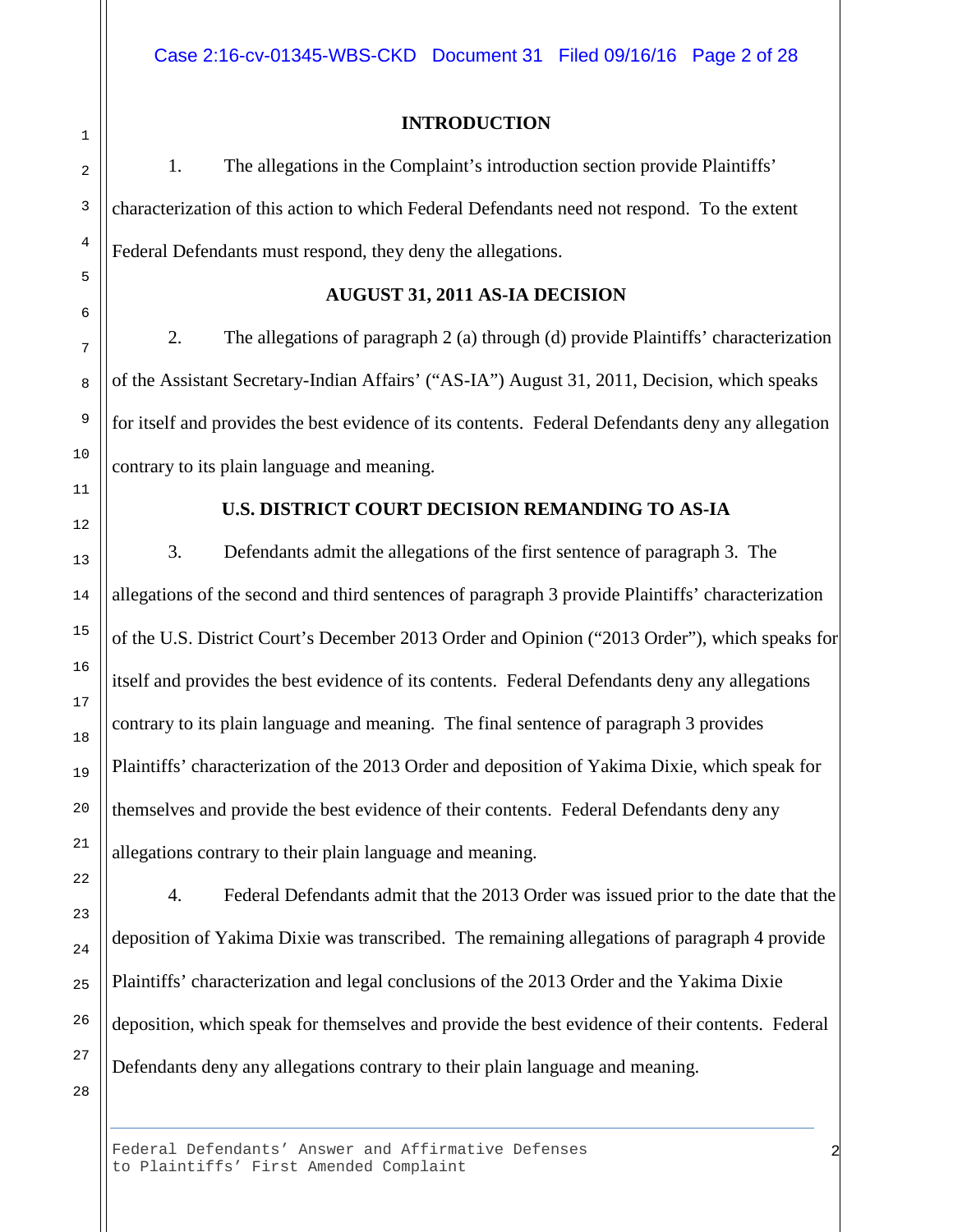## **AS-IA DECEMBER 30, 2015 DECISION**

5. The allegations of paragraph 5 provide Plaintiffs' characterization and legal conclusion of the AS-IA's December 2015 Decision ("December 2015 Decision"), which speaks for itself and provides the best evidence of its contents. Federal Defendants deny any allegations contrary to its plain language and meaning.

## **JURISDICTION AND VENUE**

6. The allegations of paragraph 6 constitute statements of jurisdiction and conclusions of law to which no response is require, but to the extent a response is deemed required, they are denied.

7. The allegations of paragraph 7 constitute statements of jurisdiction and conclusions of law to which no response is require, but to the extent a response is deemed required, they are denied.

8. The allegations of paragraph 8 constitute statements of jurisdiction and conclusions of law to which no response is require, but to the extent a response is deemed required, they are denied.

9. The allegations of paragraph 9 constitute statements of venue and conclusions of law to which no response is require, but to the extent a response is deemed required, they are denied.

10. The first sentence of paragraph 10 provides Plaintiffs' characterization and legal conclusions of the APA, which speaks for itself and provides the best evidence of its contents. Federal Defendants deny any allegations contrary to its plain language and meaning. Federal Defendants admit the allegations of the second sentence of paragraph 10.

28

26

27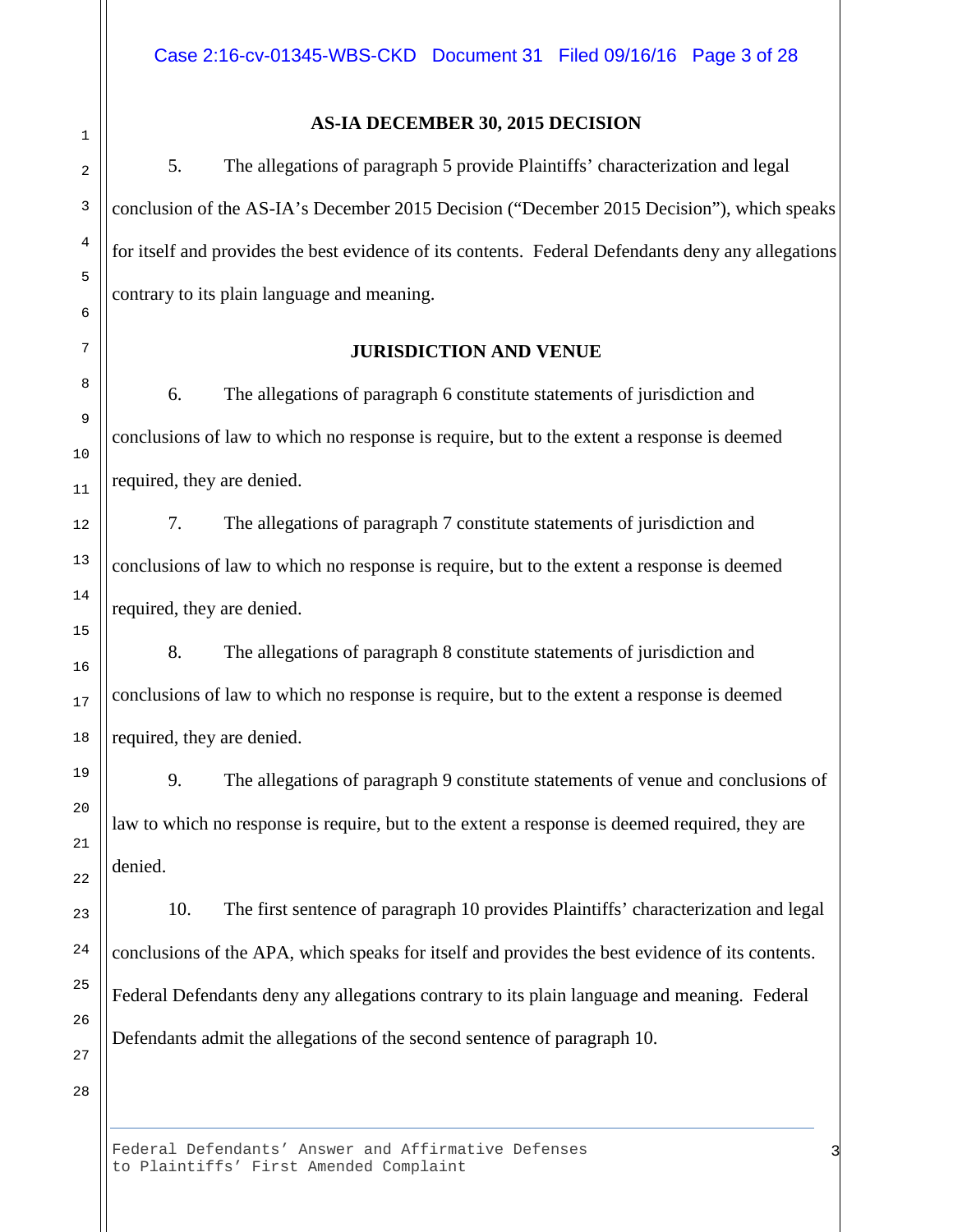#### Case 2:16-cv-01345-WBS-CKD Document 31 Filed 09/16/16 Page 4 of 28

11. The allegations of paragraph 11 provide Plaintiffs' characterization and legal conclusions of 28 U.S.C. §§ 2201-2202, which speaks for itself and provides the best evidence of its contents. Federal Defendants deny any allegations contrary to its plain language and meaning.

12. Federal Defendants admit the allegations of paragraph 12.

13. Federal Defendants admit that a case and controversy exists and deny the remaining allegations of paragraph 13.

#### **PARTIES**

14. Federal Defendants admit that the California Valley Miwok Tribe ("Miwok Tribe" or "Tribe") is a federally-recognized Indian Tribe. Federal Defendants deny the remaining allegations of paragraph 14.

15. Federal Defendants deny the allegations of paragraph 15.

16. Federal Defendants admit the allegations of paragraph 16.

17. Federal Defendants admit the allegations of paragraph 17.

18. Federal Defendants admit the allegations of paragraph 18 and further aver that

Mr. Roberts is currently Principal Deputy Assistant Secretary.

19. Federal Defendants admit the allegations of paragraph 19.

#### **GENERAL ALLEGATIONS**

20. Federal Defendants admit that in 1916, the United States government purchased approximately 0.92 acres of land in Calaveras County, California, for the benefit of twelve (12) named Indians. Federal Defendants deny that the Indians resided on the Rancheria prior to its purchase. Federal Defendants further state that the allegations of the second sentence of paragraph 20 provide Plaintiffs' characterization of a recommendation, which speaks for itself

Federal Defendants' Answer and Affirmative Defenses to Plaintiffs' First Amended Complaint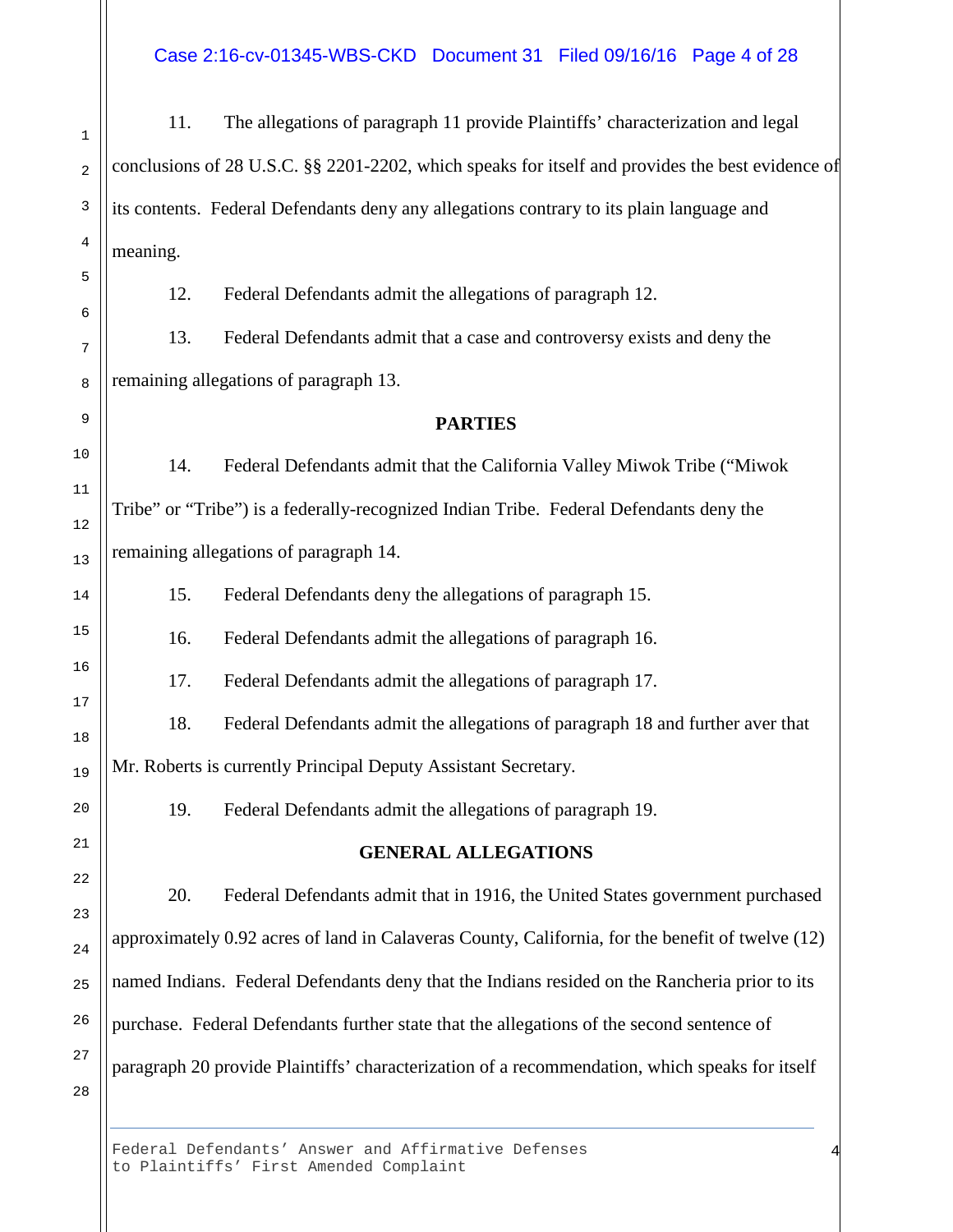## Case 2:16-cv-01345-WBS-CKD Document 31 Filed 09/16/16 Page 5 of 28

and provides the best evidence of its contents. Federal Defendants deny any allegations contrary to its plain language and meaning.

21. Federal Defendants admit that in 1934, Congress passed the IRA. The remaining allegations of the first sentence of paragraph 21 provide Plaintiffs' characterization of the IRA, which speaks for itself and provides the best evidence of its contents. Federal Defendants deny any allegations contrary to its plain language and meaning. Federal Defendants deny the allegations of the second sentence of paragraph 21 and aver that Jeff Davis was the sole eligible voter at Sheepranch<sup>[1](#page-4-0)</sup> in 1935 and voted to accept the application of the IRA. Federal Defendants admit the allegations of the third sentence of paragraph 21.

22. Federal Defendants admit that in 1958 Congress enacted the California Rancheria Act and further aver that Congress enacted an amendment in 1964. The remaining allegations of the first sentence of paragraph 22 provide Plaintiffs' characterization of the California Rancheria Act, which speaks for itself and provides the best evidence of its contents. Federal Defendants deny any allegations contrary to its plain language and meaning. Federal Defendants admit that BIA prepared a plan in 1966 to distribute the assets of the Sheep Ranch Rancheria as a prelude to termination and aver that such action was authorized by the 1964 amendment. Federal Defendants admit that at that time, Mabel Hodge Dixie was the only adult Indian living on the Rancheria (as that term is used in the California Rancheria Act) who was entitled to receive the assets of the Rancheria. Federal Defendants admit the remaining allegations of paragraph 22.

23. Federal Defendants admit the allegations of paragraph 23.

24. Federal Defendants admit the allegations of the first sentence of paragraph 24. The remaining allegations of paragraph 24 provide Plaintiffs' characterization and legal

<span id="page-4-0"></span><sup>1</sup> Federal Defendants note that the Sheepranch Rancheria has also been referred to as the Sheep Ranch Rancheria.

Federal Defendants' Answer and Affirmative Defenses to Plaintiffs' First Amended Complaint

Ξ

1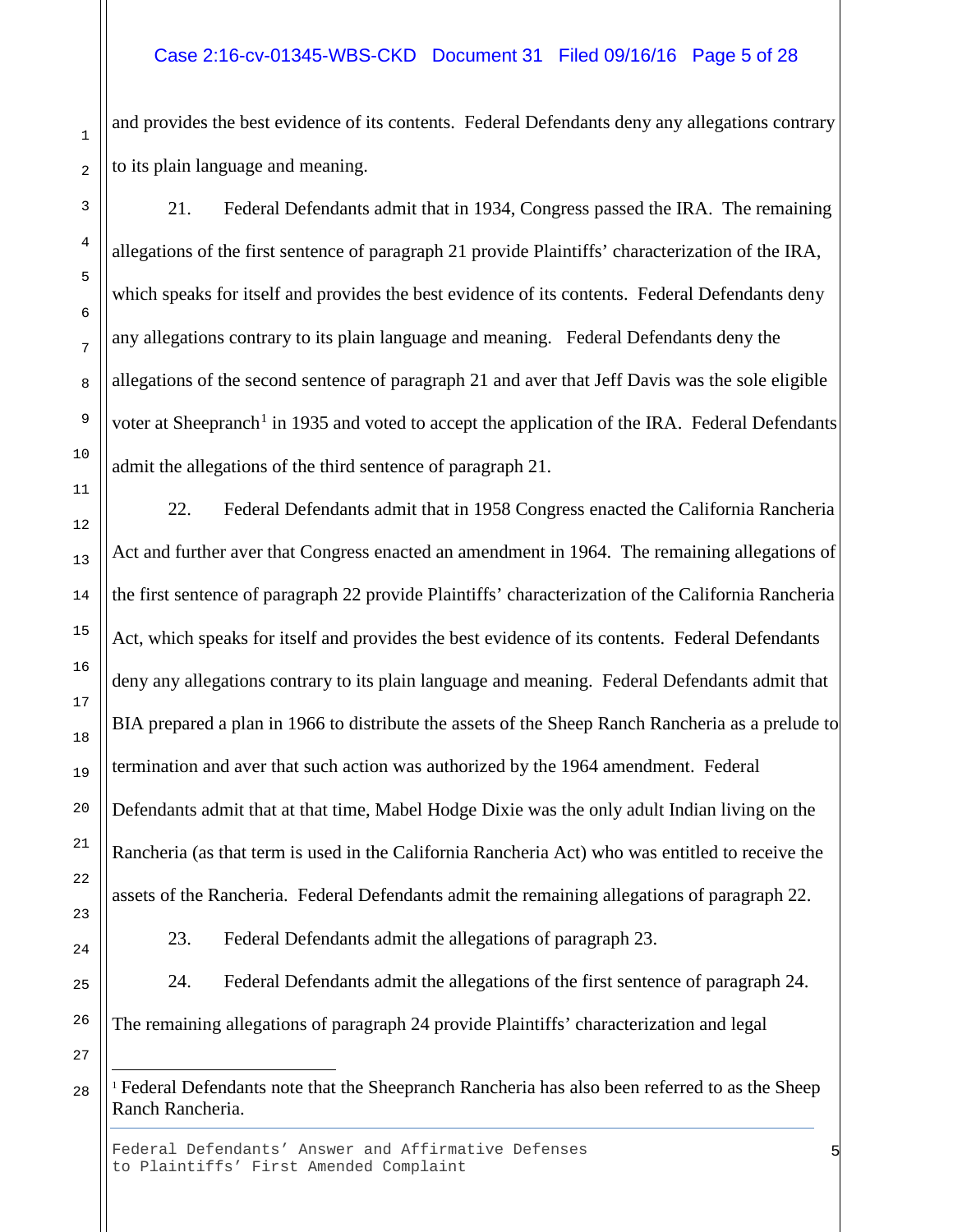#### Case 2:16-cv-01345-WBS-CKD Document 31 Filed 09/16/16 Page 6 of 28

conclusions of *Hardwick v. United* States and the *Harwick* settlement agreement, which speak for themselves and provide the best evidence of their contents. Federal Defendants deny any allegations contrary to their plain language and meaning.

25. Federal Defendants admit that in 1994, Yakima Dixie, son of Mabel Dixie, wrote to the BIA. The remaining allegations of the first sentence of paragraph 25 provide Plaintiffs' characterization of the letter, which speaks for itself and provides the best evidence of its contents. Federal Defendants deny any allegations contrary to its plain language and meaning. Federal Defendants lack knowledge or information sufficient to form a belief about the truth of the allegations of the second sentence of paragraph 25 and therefor deny them but aver that by 1998, Yakima and Melvin Dixie were the only surviving children of Mabel Dixie, and Melvin Dixie's whereabouts were unknown. Federal Defendants admit the remaining allegations of paragraph 25.

26. Federal Defendants lack knowledge or information sufficient to form a belief about the truth of the allegations of the first sentence of paragraph 26 and therefore deny them. Federal Defendants admit the remaining allegations of paragraph 26.

27. Federal Defendants admit the allegations of the first sentence of paragraph 27. Federal Defendants deny the remaining allegations of paragraph 27.

28. Federal Defendants admit that in September of 1998, Yakima Dixie and Burley met at the Rancheria with BIA staff to discuss organizing the Tribe. The remaining allegations of paragraph 28 provide Plaintiffs' characterization of the September 1998 meeting transcript, which speaks for itself and provides the best evidence of its contents. Federal Defendants deny any allegations contrary to its plain language and meaning.

28

1

2

3

4

5

6

7

8

9

10

11

12

13

14

15

16

17

18

19

20

21

22

23

24

25

26

27

Federal Defendants' Answer and Affirmative Defenses to Plaintiffs' First Amended Complaint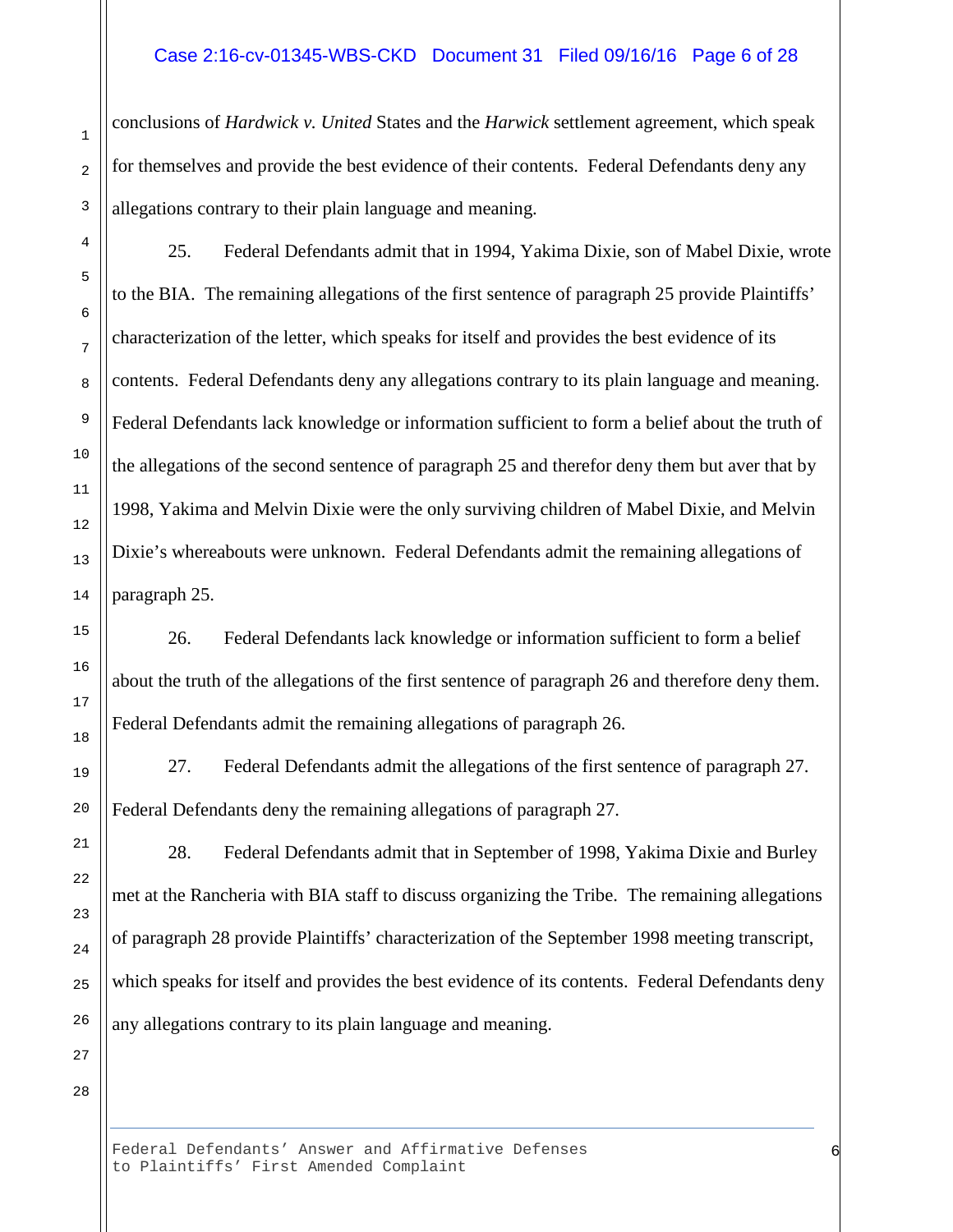#### Case 2:16-cv-01345-WBS-CKD Document 31 Filed 09/16/16 Page 7 of 28

29. Federal Defendants admit that there was no court order restoring the Tribe. The allegations of the second sentence of paragraph 29 provide Plaintiffs' characterization and legal conclusions as to the termination and restorations process of other tribes. Federal Defendants lack knowledge and information sufficient to form a belief about the truth of the allegations and therefore deny them. Federal Defendants admit the remaining allegations of paragraph 29.

30. Federal Defendants deny that not terminating Sheep Ranch Rancheria created a unique circumstance. The remaining allegations of paragraph 30 provide Plaintiffs' characterization of the BIA's September 24, 1998, decision, which speaks for itself and provides the best evidence of its contents. Federal Defendants deny any allegations contrary to its plain language and meaning.

31. Federal Defendants admit the allegations of paragraph 31.

32. The allegations of paragraph 32 provide Plaintiffs' characterization of the BIA September 24, 1998, letter, which speaks for itself and provides the best evidence of its contents. Federal Defendants deny any allegations contrary to its plain language and meaning.

33. Federal Defendants admit that Dixie and Burley signed a resolution on November 5, 1998 ("1998 Resolution"), which Plaintiffs have attached as Exhibit "1" to their Complaint. Federal Defendants deny that Rashel Reznor signed the 1998 Resolution. The remaining allegations of paragraph 33 provide Plaintiffs' characterization and legal conclusions of the 1998 Resolution, which speaks for itself and provides the best evidence of its contents. Federal Defendants deny any allegations contrary to its plain language and meaning.

34. Federal Defendants lack knowledge or information sufficient to form a belief about the truth of the allegations of paragraph 34 and therefore deny them.

7

28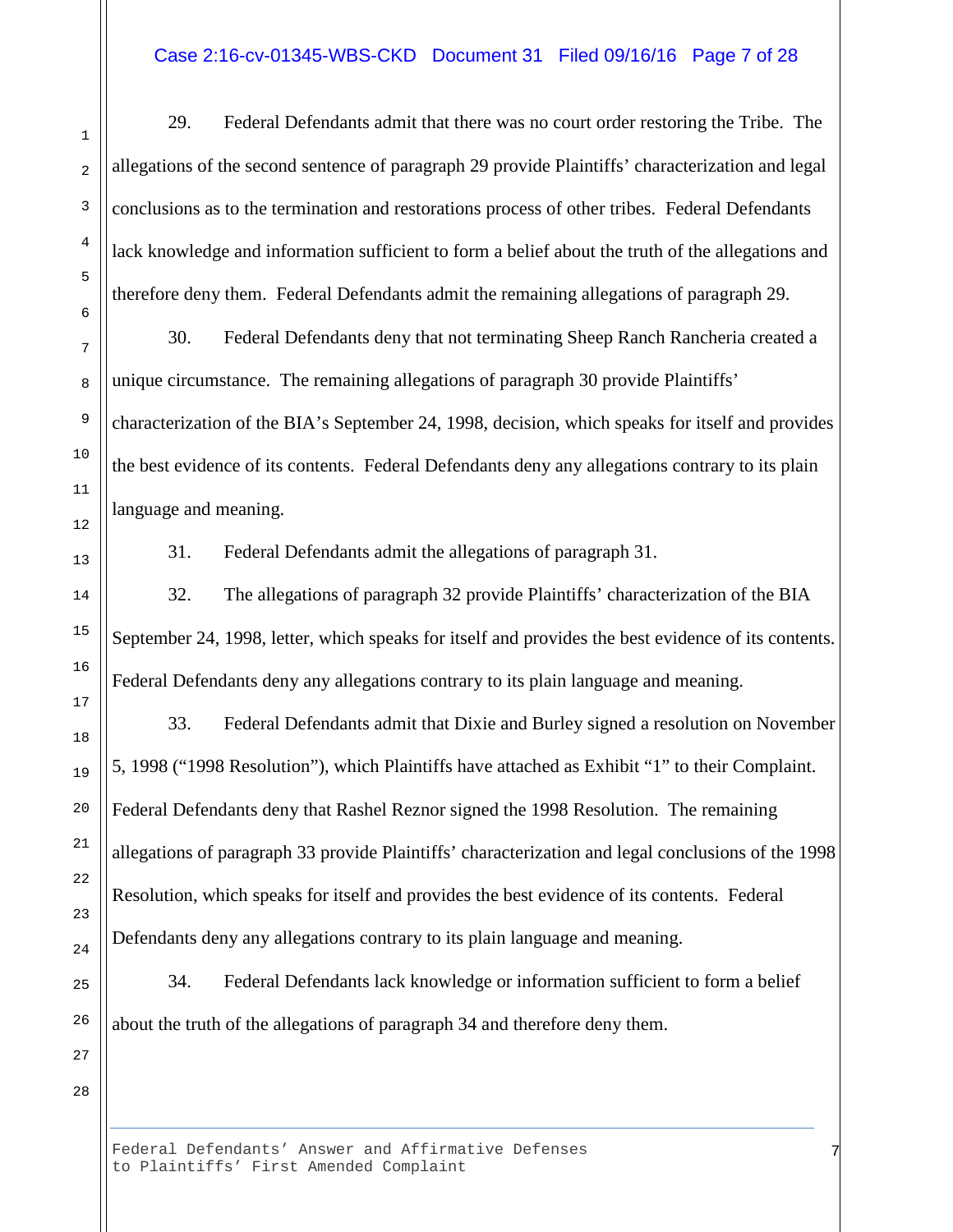#### Case 2:16-cv-01345-WBS-CKD Document 31 Filed 09/16/16 Page 8 of 28

35. Federal Defendants admit that Plaintiffs attached an April 20, 1999, notice of resignation as Exhibit "2" to their Complaint. The remaining allegations of the first two sentences of paragraph 35 provide Plaintiffs' characterization of the notice of resignation, which speaks for itself and provides the best evidence of its contents. Federal Defendants deny any allegations contrary to its plain language and meaning. The remaining allegations of paragraph 35 provide Plaintiffs' characterization of a resignation document, which speaks for itself and provides the best evidence of its contents. Federal Defendants deny any allegations contrary to its plain language and meaning.

36. Federal Defendants lack knowledge or information sufficient to form a belief about the truth of the allegations of the first three sentences of paragraph 36 and therefore deny them. Federal Defendants admit that Yakima Dixie told the BIA that he never resigned and that his resignation was forged. Federal Defendants admit that there has been a tribal leadership dispute since 1999 and that the dispute has been harmful for the Tribe. The remaining allegations of paragraph 36 provide Plaintiffs' characterization of Yakima Dixie's testimony in a California state action, which speaks for itself and provides the best evidence of its contents. Federal Defendants deny any allegations contrary to its plain language or meaning.

37. Federal Defendants admit that the BIA acknowledged Burley as Tribal Representative and that it accepted and honored some Tribal resolutions passed by the General Council under Burley's leadership from 1999 through July 2005. Federal Defendants deny the remaining allegations of paragraph 37.

38. Federal Defendants admit the allegations of paragraph 38.

## **PROCEDURAL SUMMARY**

39. Federal Defendants admit that on December 13, 2013, the District Court for the

8

Federal Defendants' Answer and Affirmative Defenses to Plaintiffs' First Amended Complaint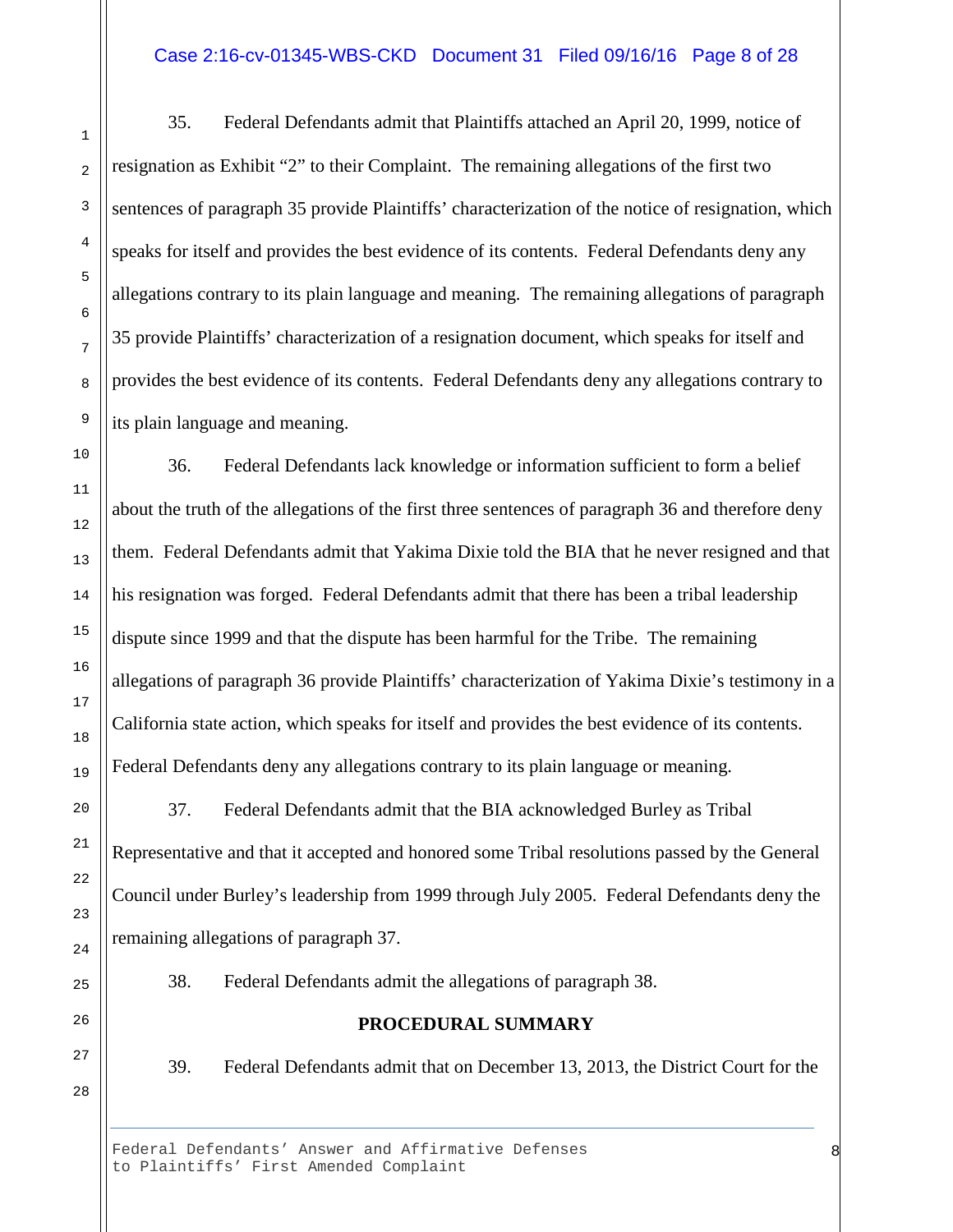#### Case 2:16-cv-01345-WBS-CKD Document 31 Filed 09/16/16 Page 9 of 28

District of Columbia remanded this matter to the Department. The remaining allegations of paragraph 39 provide Plaintiffs' characterization of the 2013 Order, which speaks for itself and provides the best evidence of its contents. Federal Defendants deny any allegations contrary to its plain language and meaning.

40. The allegations of paragraph 40 provide Plaintiffs' characterization and legal conclusions of the 2013 Order, which speaks for itself and provides the best evidence of its contents. Federal Defendants deny any allegations contrary to its plain language and meaning.

41. Federal Defendants admit that Yakima Dixie enrolled the Burleys. Federal Defendants deny the remaining allegations of paragraph 41.

42. Federal Defendants deny the allegations of paragraph 42.

43. Federal Defendants deny the allegations of paragraph 43.

44. The allegations of the first sentence of paragraph 44 provide Plaintiffs' characterization of the 2013 Order, which speaks for itself and provides the best evidence of its contents. Federal Defendants deny any allegations contrary to its plain language and meaning. Federal Defendants deny the remaining allegations of paragraph 44.

45. Federal Defendants deny the allegations of paragraph 45.

a. Federal Defendants admit the allegations of paragraph 45(a).

b. Federal Defendants deny the allegations of the first sentence of paragraph 45(b). Federal Defendants admit the allegations of the second sentence of paragraph 45(b). Federal Defendants lack knowledge or information sufficient to form a belief about the truth of the allegations of the third sentence of paragraph 45(b) and therefore deny them. Federal Defendants admit the allegations of the fourth and fifth sentence of paragraph 45(b). Federal Defendants admit that Melvin Dixie is deceased and deny the remaining allegations of paragraph

9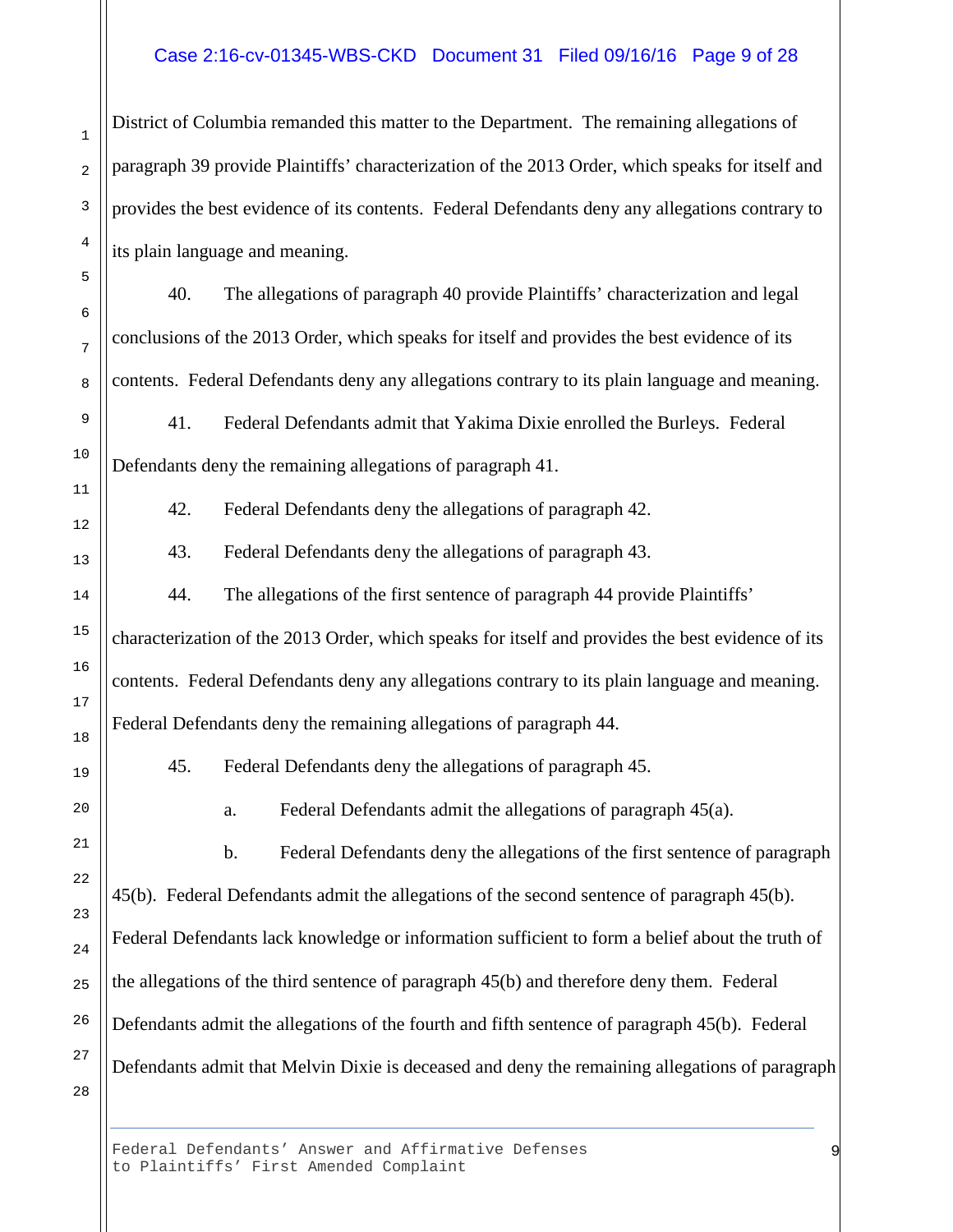$45(b)$ .

c. Federal Defendants deny the allegations of the first sentence of paragraph 45(c). The allegations of the second sentence of paragraph 45(c) provide Plaintiffs' characterization of the 2013 Order, which speaks for itself and provides the best evidence of its contents. Federal Defendants deny any allegations contrary to its plain language and meaning. Federal Defendants lack knowledge or information sufficient to form a belief as to the truth about the allegations of the third through fifth sentence of paragraph 45(c) and therefore deny them. Federal Defendants deny the remaining allegations of paragraph 45(c).

d. Federal Defendants admit the allegations of the second sentence of paragraph 45(d). Federal Defendants deny the remaining allegations of paragraph 45(d).

46. Federal Defendants deny the allegations of paragraph 46.

# **MATERIAL FACTUAL BACKGROUND**

47. Federal Defendants deny the allegations of the first sentence of paragraph 47. Federal Defendants admit that the Burley researched her Indian roots, sought guidance from the BIA and applied to join the Tribe but lack knowledge or information sufficient to form a belief about the truth of the remaining allegations of the second sentence of paragraph 47 and therefore deny them. Federal Defendants admit that Dixie signed enrollment documents for the Burley family in 1998. Federal Defendants admit that Dixie and Burley signed the 1998 Resolution but deny the remaining allegation of the fourth sentence of paragraph 47. Federal Defendants admit the remaining allegations of paragraph 47.

**I.**

## **YAKIMA DIXIE APPROPRIATELY ENROLLED THE BURLEY FAMILY IN THE TRIBE IN 1998**

48. The allegations of paragraph 48 constitute Plaintiffs' introduction to the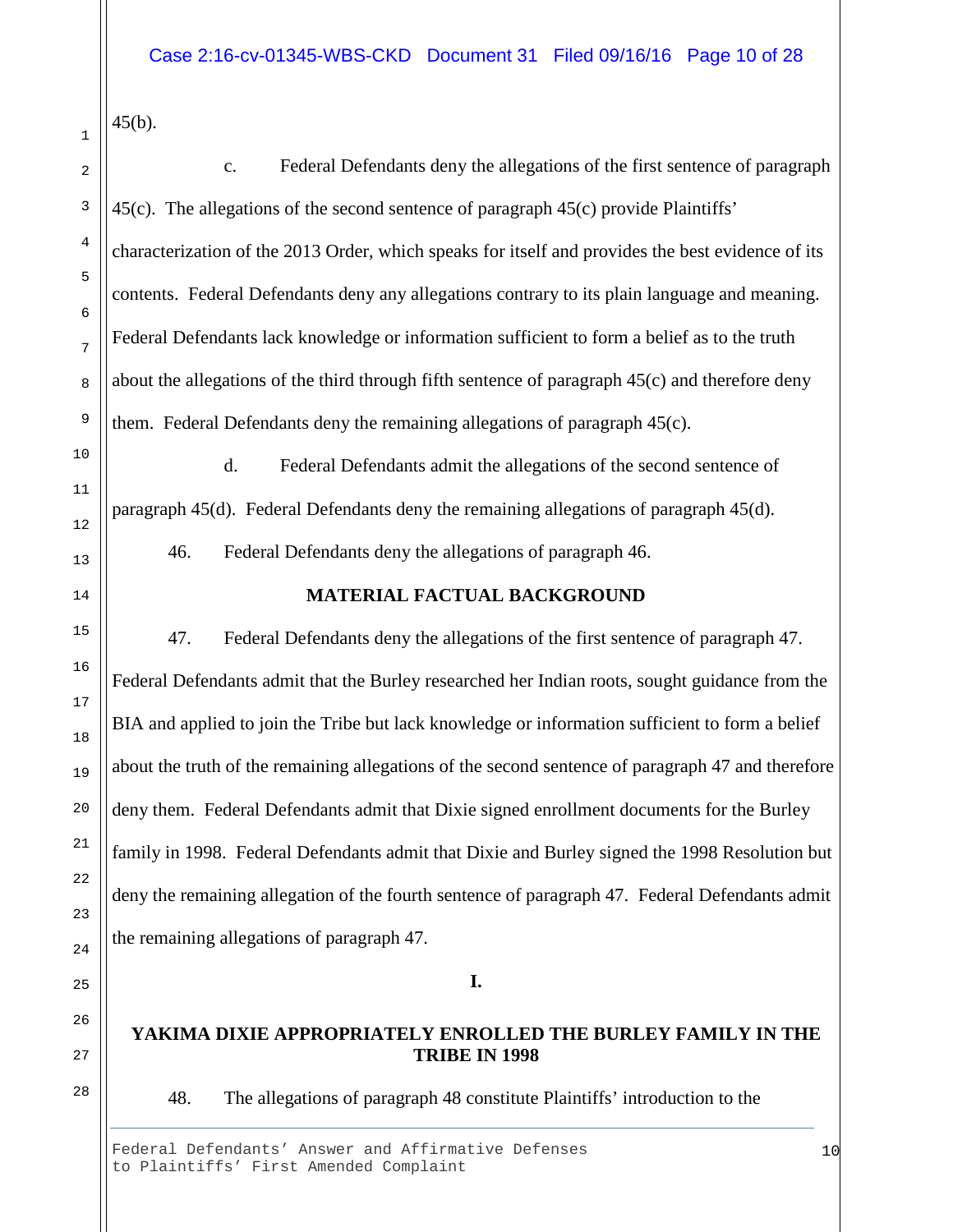## Case 2:16-cv-01345-WBS-CKD Document 31 Filed 09/16/16 Page 11 of 28

allegations in paragraphs 48 (a) through (i) to which no response is required, but to an extent a response is required, the allegations are denied.

a. Federal Defendants admit the allegations of paragraph 48(a).

b. Federal Defendants admit the allegations of paragraph 48 (b).

c. Federal Defendants admit that Burley and her family sought to join the Tribe and provided the BIA documentation to Dixie, and that Dixie went to prison. Federal Defendants lack knowledge of information sufficient to form a belief about the truth of the remaining allegations of paragraph 48(c) and therefore deny them.

d. The allegations of paragraph 48(d) provide Plaintiffs' characterization of a 1998 BIA letter, which speaks for itself and provides the best evidence of its contents. Federal Defendants deny any allegations contrary to its plain language and meaning.

e. Federal Defendants admit the allegations of the first three sentences of paragraph 48 (e). Defendants lack knowledge or information sufficient to form a belief about the truth of the remaining allegations and therefore deny them.

f. Federal Defendants admit the allegations of paragraph 48(f).

g. The allegations of paragraph 48(g) provide Plaintiffs' characterization of a September 24, 1998, BIA letter, which speaks for itself and provides the best evidence of its contents. Federal Defendants deny any allegations contrary to its plain language and meaning.

h. Federal Defendants admit that Dixie and Burley signed the 1998 Resolution. Federal Defendants deny the remaining allegations of paragraph 48(h).

i. Federal Defendants deny the allegations of the first sentence of paragraph 48(i). Federal Defendants admit that the BIA entered into 10 compacts with the Tribe under Pub. L. 93- 638, which funded the Tribe through 2008.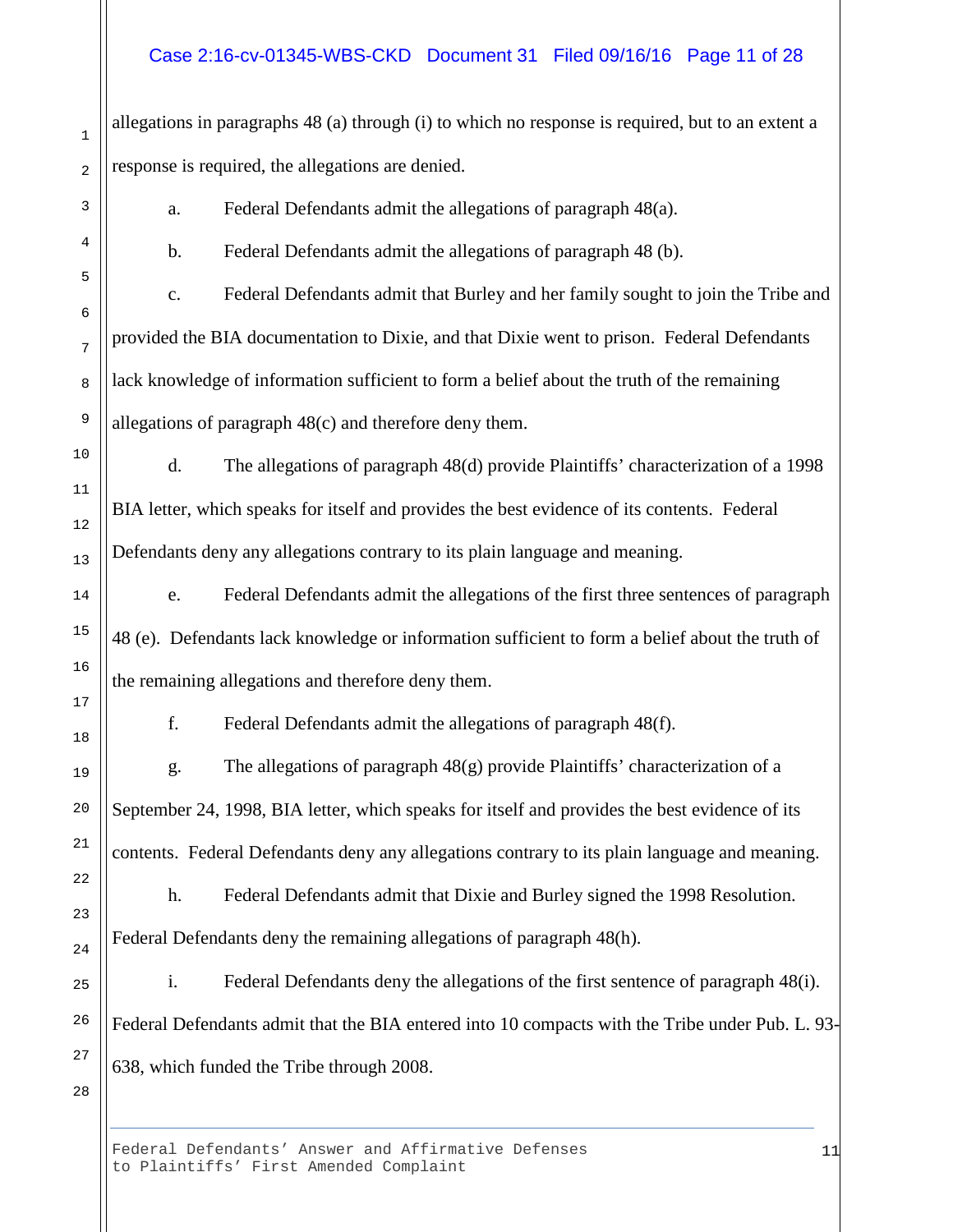Case 2:16-cv-01345-WBS-CKD Document 31 Filed 09/16/16 Page 12 of 28

49. Federal Defendants lack knowledge or information sufficient to form a belief about the allegations of paragraph 49 and therefore deny them.

# **ALTHOUGH A LEADERSHIP DISPUTE BEGAN IN 1999 AND CONTINUES TODAY, THE TRIBE'S GOVERNANCE STRUCTURE PERMITS DIRECT OVERSIGHT OF THE TRIBE BY THE GENERAL COUNCIL**

**II.**

50. Federal Defendants admit the allegations of paragraph 50.

51. Federal Defendants admit the allegations of the first sentence of paragraph 51. The remaining allegations provide Plaintiffs' characterization of Dixie's deposition testimony, which speaks for itself and provides the best evidence of its contents. Federal Defendants deny any allegations contrary to its plain language and meaning.

52. The allegations of paragraph 52 provide Plaintiffs' characterization of the 1998 Resolution, which speaks for itself and provides the best evidence of its contents. Federal Defendants deny any allegations contrary to its plain language and meaning. Federal Defendants further deny that the individuals identified in the 1998 Resolution are the Tribe's General Council.

53. The allegations of the first sentence of paragraph 53 provide Plaintiffs' characterization of the 1998 Resolution, which speaks for itself and provides the best evidence of its contents. The remaining allegations of paragraph 53 constitute legal conclusions to which no response is required but to the extent a response is deemed requited, the allegations are denied.

#### **III.**

## **THE LEADERSHIP DISPUTE EVOLVED INTO A MEMBERSHIP DISPUTE, AS DIXIE SOUGHT TO CIRCUMVENT THE 1998 GENERAL COUNCIL**

54. Federal Defendants admit that Dixie sought to limit the scope of the Burley family's membership in the Tribe and the BIA rejected his claim, concluding that the evidence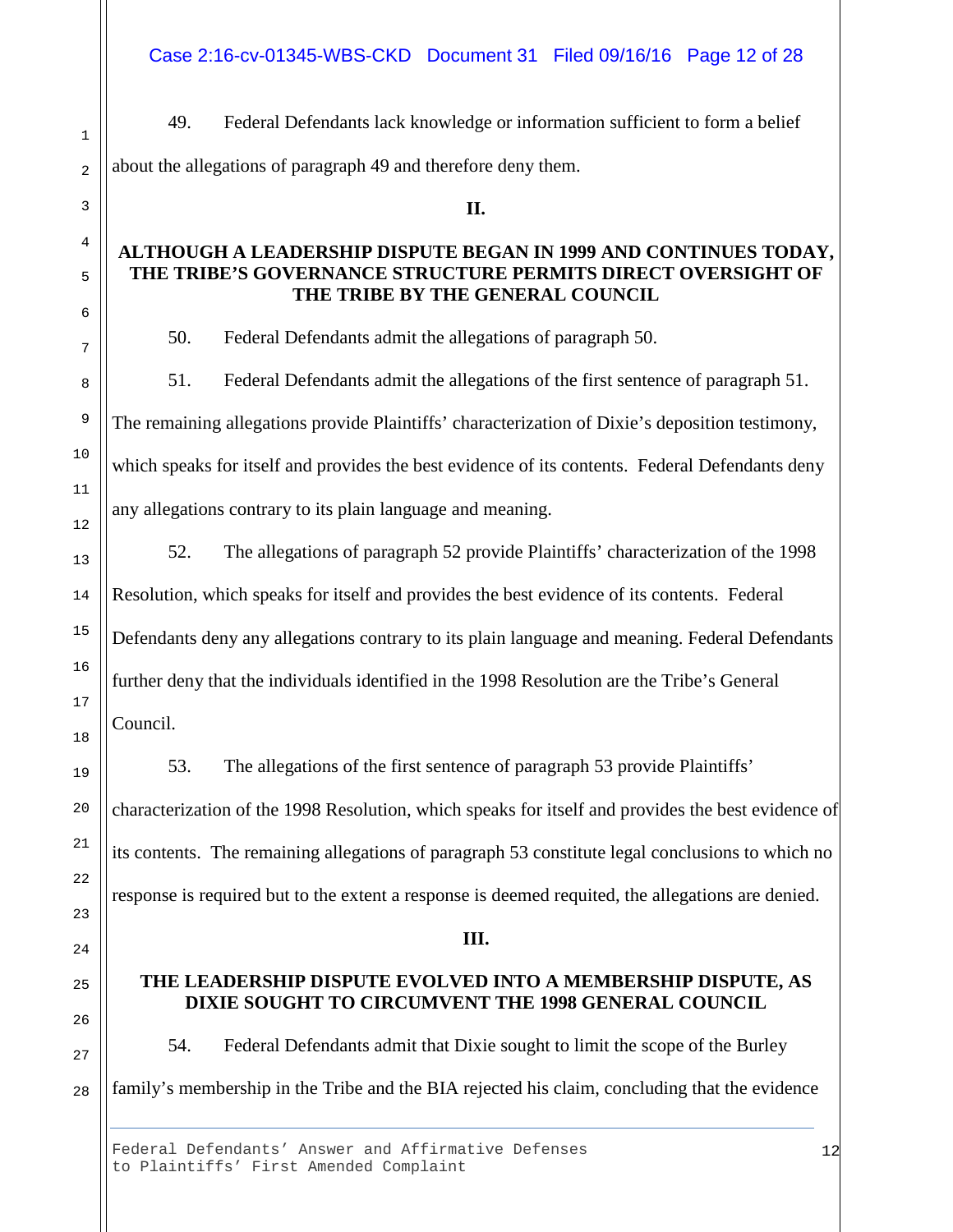#### Case 2:16-cv-01345-WBS-CKD Document 31 Filed 09/16/16 Page 13 of 28

on which he relied did not support his position; that contemporaneous enrollment documentation did not purport to limit the Burleys' tribal membership; and that Burley and Reznor had participated with Dixie in tribal governance for many months before Dixie first claimed that their membership was limited to the receipt of benefits. Federal Defendants deny the remaining allegations of paragraph 54.

55. Federal Defendants admit that from 1999 to 2004, BIA interacted with the Tribe through Burley as Chairperson or Tribal representative of the General Council, that it referred membership questions to the General Council, and entered into PL-638 compacts with Burley as Chairperson. Federal Defendants lack knowledge or information sufficient to form a belief about the truth of the remaining allegations of paragraph 55 because Plaintiffs fail to attribute quotations to any source, and therefore deny them.

56. Federal Defendants lack knowledge or information sufficient to form a belief about the truth of the allegations of paragraph 56 and therefore deny them.

57. Federal Defendants admit that in 2004, the BIA informed the Tribe that organization required the participation of potential members and deny the remaining allegations of the first sentence of paragraph 57. The remaining allegations of paragraph 57 provide Plaintiffs' characterization of briefs filed by the government in the 2006 district court litigation, which speak for themselves and provide the best evidence of their contents. Federal Defendants deny any allegations contrary to their plain language and meaning.

58. Federal Defendants deny the allegations of the first sentence of paragraph 58 and aver that on November 6, 2006, the Superintendent wrote to Dixie and Burley to announce an organizational meeting to which all potential members would be invited. Federal Defendants deny the allegations of the second sentence of paragraph 58 and aver that Burley appealed the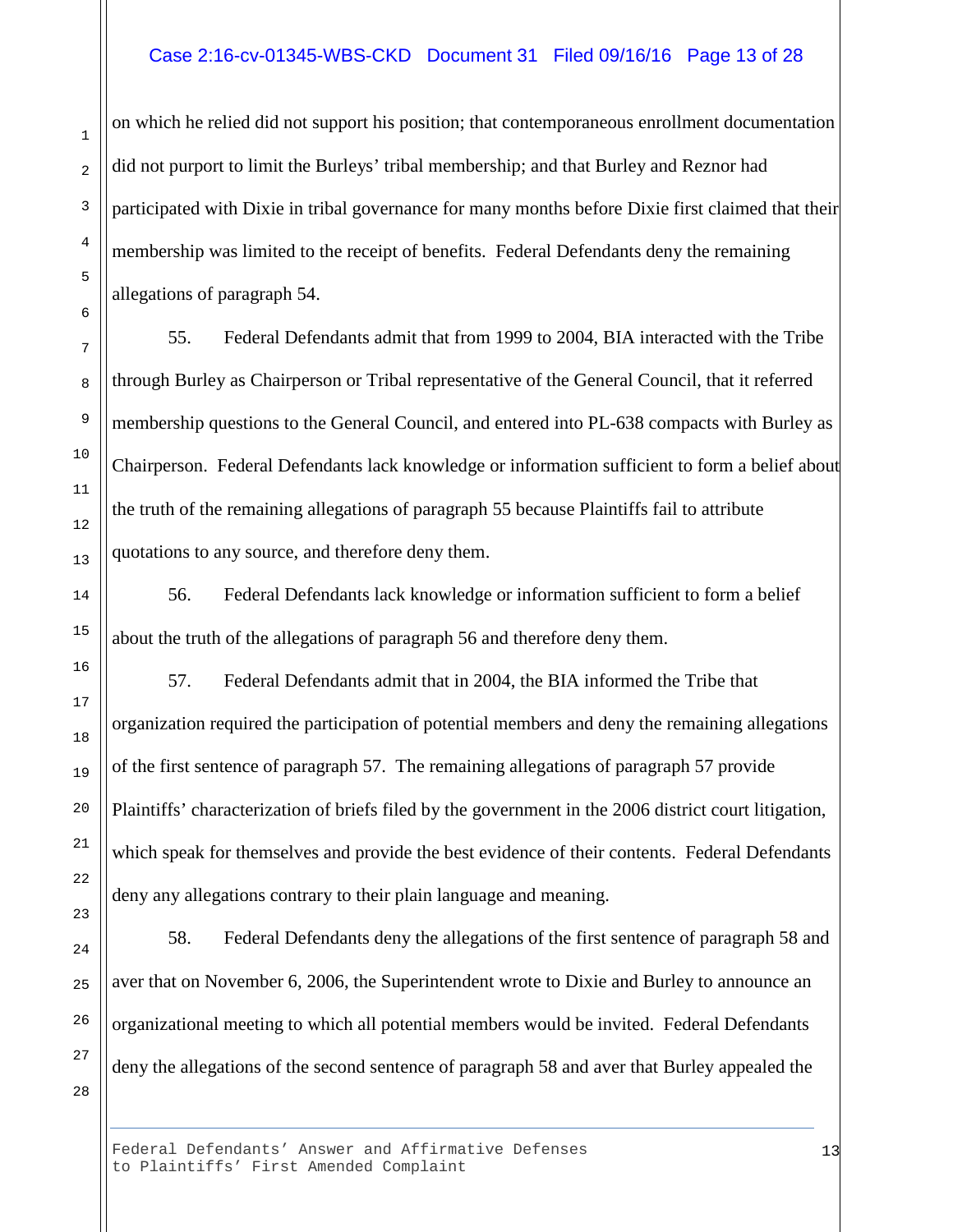#### Case 2:16-cv-01345-WBS-CKD Document 31 Filed 09/16/16 Page 14 of 28

Superintendent's letter to the Regional Director on November 10, 2006. The Regional Director affirmed the Superintendent's letter on April 2, 2007. Burley appealed the Regional Director's decision to the Interior Board of Indian Appeals ("IBIA") on April 16, 2007. Federal Defendants admit that the IBIA referred the membership issue to the AS-IA, who ultimately rejected the BIA's plan in August 2011. The remaining allegations of paragraph 58 provide Plaintiffs' characterization of the AS-IA's August 2011 Decision, which speaks for itself and provides the best evidence of its contents. Federal Defendants deny any allegations contrary to its plain language and meaning.

**IV.**

## **THE DEPARTMENT'S AUGUST 2011 DECISION RESTORED THE DEPARTMENT'S PRIOR RECOGNITION OF THE 1998 GENERAL COUNCIL**

59. The allegations of paragraph 59 provide Plaintiffs' characterization of the August 2011 Decision, which speaks for itself and provides the best evidence of its contents. Federal Defendants deny any allegations contrary to its plain language and meaning.

60. The allegations of the first sentence of paragraph 60 provide Plaintiffs' characterization of the August 2011 Decision, which speaks for itself and provides the best evidence of its contents. Federal Defendants deny any allegations contrary to its plain language and meaning. The allegations of the second sentence of paragraph 60 provide Plaintiffs' characterization of government briefs filed in district court litigation, which speak for themselves and provide the best evidence of their contents. Federal Defendants deny any allegations contrary to their plain language and meaning.

61. Federal Defendants admit the allegations of the first sentence of paragraph 61. The remaining allegations of paragraph 61 provide Plaintiffs' characterization of the district court's order, which speaks for itself and provides the best evidence of its contents. Federal

1

2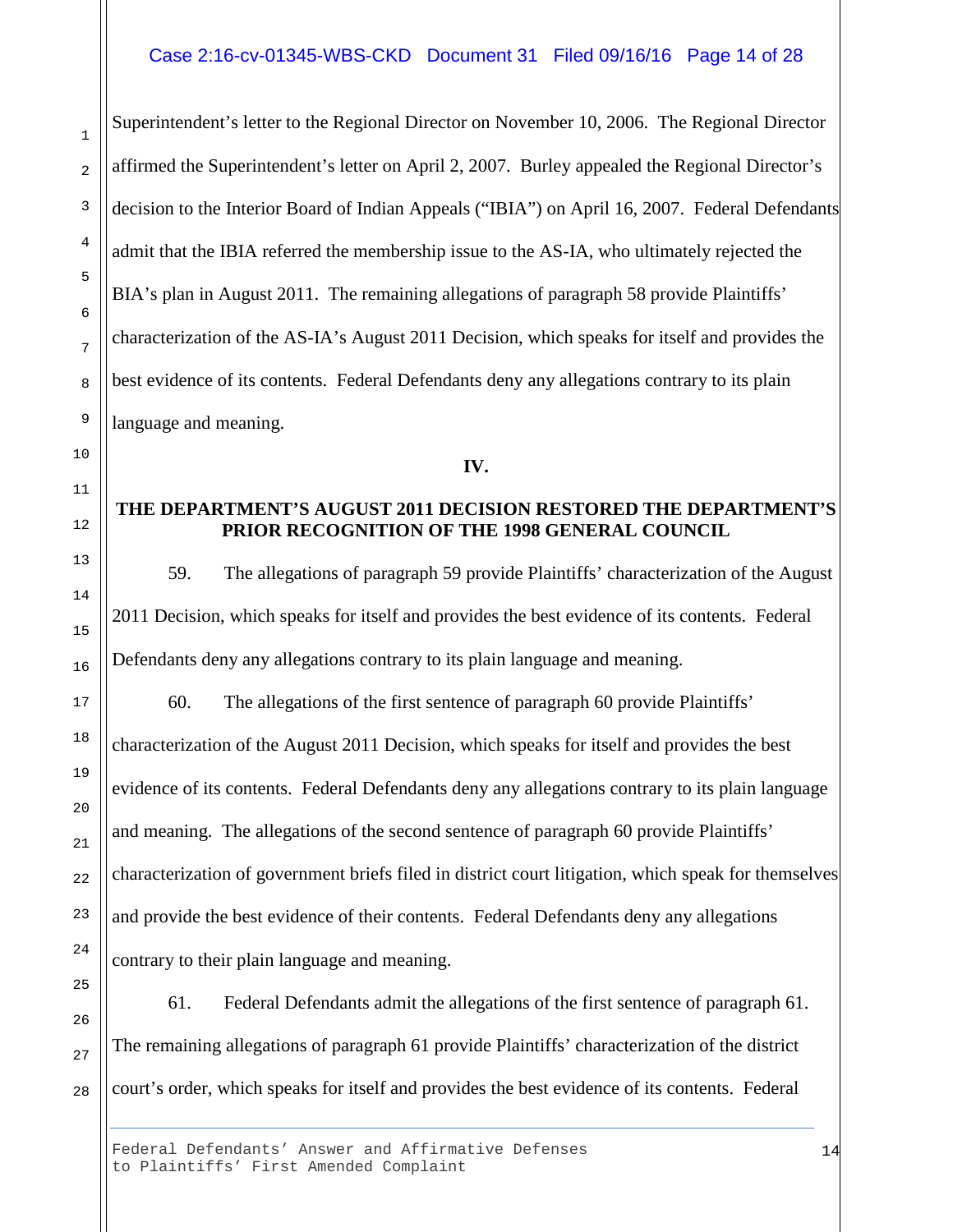Defendants deny any allegations contrary to its plain language and meaning.

62. The first sentence of paragraph 62 provides Plaintiffs' characterization and legal conclusions of the district court's order, which speaks for itself and provides the best evidence of its contents. Federal Defendants deny any allegations contrary to its plain language and meaning. The remaining allegations of paragraph 62 provide Plaintiffs' characterization and legal conclusions of *Seminole Nation of Oklahoma v. Norton*, which speaks for itself and provides the best evidence of its contents. Federal Defendants deny any allegations contrary to its plain language and meaning.

63. The allegations of paragraph 63 constitute legal conclusions to which no response is required, bit to the extent a response is required, the allegations are denied.

64. Federal Defendants admit that Dixie properly enrolled the Burley family but deny the remaining allegations of paragraph 64.

**I.** 

# **THE CALIFORNIA VALLEY MIWOK TRIBE'S CURRENT MEMBERSHIP IS PROPERLY COMPRISED OF YAKIMA DIXIE, SILVIA BURLEY, RASHEL REZNOR, ANGELICA PAULK, AND TRISTIAN WALLACE**

65. Federal Defendants admit the allegations of the first sentence of paragraph 65. Federal Defendants admit that the enrollment of the Burley family was not induced by fraud.

**A.** *Dixie Properly Enrolled the Burley Family in the Tribe*

Federal Defendants deny the remaining allegations of paragraph 65.

66. The first sentence of paragraph 66 provides Plaintiffs' characterization of the district court order, which speaks for itself and provides the best evidence of its contents. Federal Defendants deny any allegations contrary to its plain language and meaning. Federal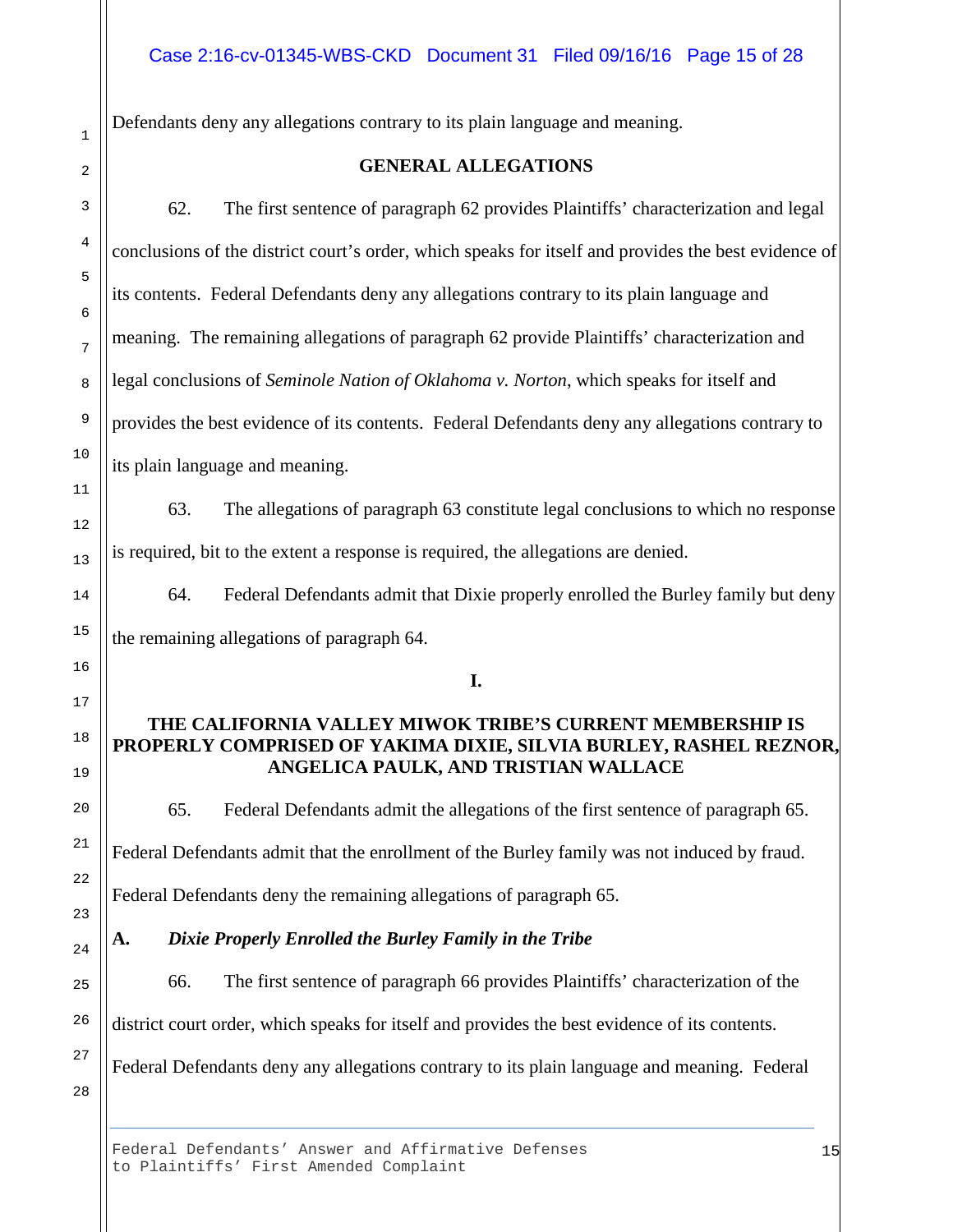#### Case 2:16-cv-01345-WBS-CKD Document 31 Filed 09/16/16 Page 16 of 28

Defendants admit the remaining allegations of paragraph 66.

67. Federal Defendants lack knowledge or information sufficient to form a belief about the truth of the allegations of the first three sentences of paragraph 67 and therefore deny them. Federal Defendants admit the remaining allegations of paragraph 67.

68. Federal Defendants admit the allegations of paragraph 68. The allegations of footnote 5 to paragraph 68 provide Plaintiffs' characterization of a July 2003 article, which speaks for itself and provides the best evidence of its contents. Federal Defendants deny any allegations contrary to its plain language and meaning.

69. Federal Defendants admit that Dixie's decision to enroll the Burleys was deliberate and deny the remaining allegations of the first sentence of paragraph 69. The remaining allegations of paragraph 69 provide Plaintiffs' characterization of a transcript of a September 8, 1998, meeting, which speaks for itself and provides the best evidence of its contents. Federal Defendants deny any allegations contrary to its plain language and meaning.

70. Federal Defendants admit the allegations of the first sentence of paragraph 70. Federal Defendants lack knowledge or information sufficient about the truth of the remaining allegations of paragraph 70 because they are vague and unspecified and therefore deny them.

# **B.** *Enrollment of the Burleys in the CVMT Did Not Compromise Melvin Dixie's Interests*

71. The allegations of paragraph 71 provide Plaintiffs' characterization of the district court order, which speaks for itself and is the best evidence of its contents. Federal Defendants deny any allegations contrary to its plain language and meaning.

72*.* Federal Defendants lack knowledge or information sufficient to form a belief about the truth of the allegations of the first sentence of paragraph 72 and therefore deny them. Federal Defendants deny the allegations of the second sentence of paragraph 72. Federal

Federal Defendants' Answer and Affirmative Defenses to Plaintiffs' First Amended Complaint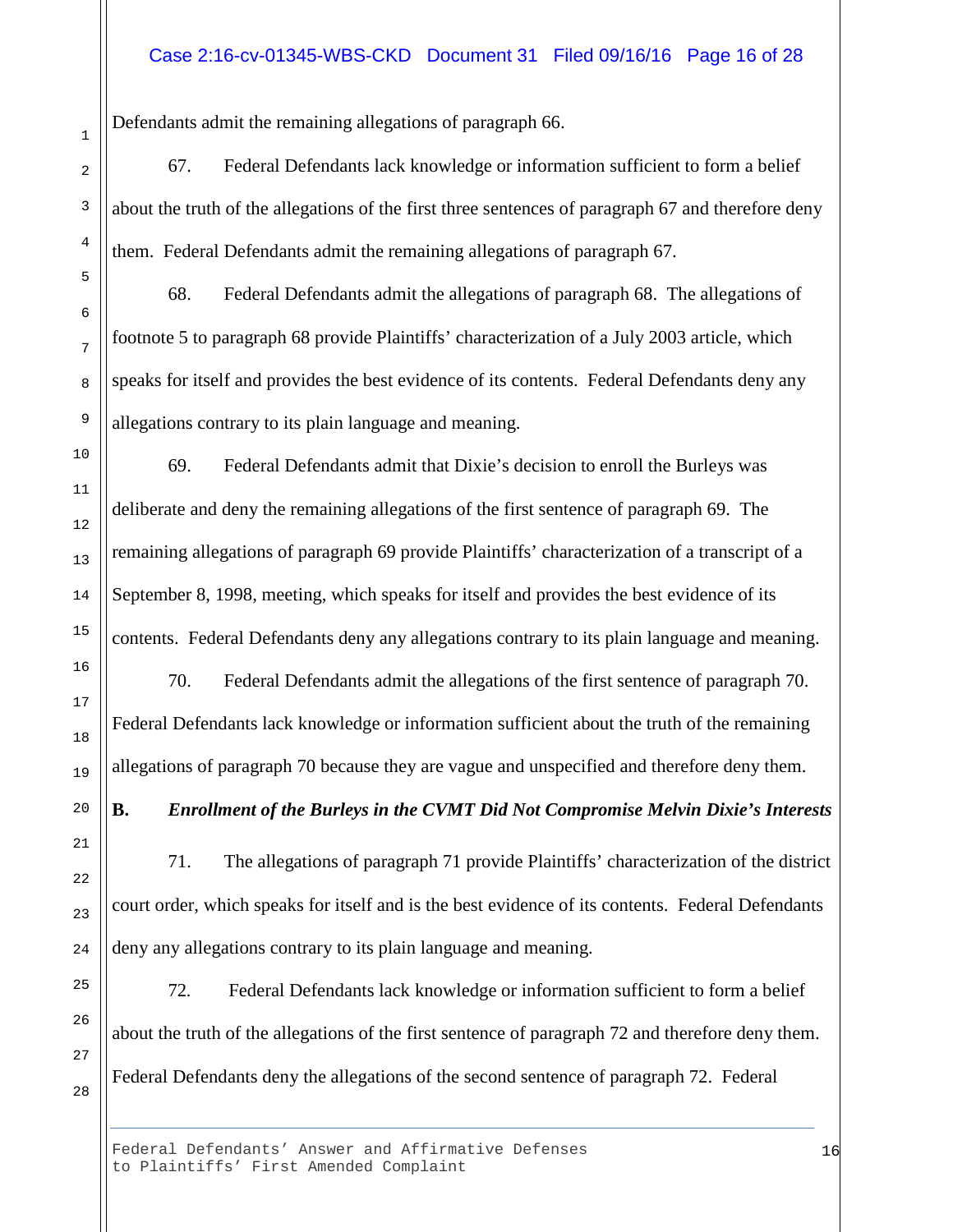## Case 2:16-cv-01345-WBS-CKD Document 31 Filed 09/16/16 Page 17 of 28

Defendants admit the remaining allegations of paragraph 72.

73. Federal Defendants admit that at the time of the meeting, the location of Melvin Dixie was unknown. Federal Defendants deny the remaining allegations of paragraph 73.

74. Federal Defendants admit that BIA contacted Melvin Dixie in 2000, that Burley sought and received Melvin Dixie's contact information from BIA. Federal Defendants lack knowledge and information sufficient to form a belief about the truth of the remaining allegations of paragraph 74 and therefore deny them.

75. The allegations of paragraph 75 constitute legal conclusions to which no response is required but to the extent a response is deemed required, the allegations are denied.

76. Federal Defendants admit that Melvin is deceased. The remaining allegations of paragraph 76 constitute legal conclusions to which no response is required but to the extent a response is deemed required, the allegations are denied.

# **C.** *Potential Tribal Members Are Not Entitled to the Same Consideration as Enrolled Members of the Tribe*

77. The allegations of paragraph 77 provide Plaintiffs' characterization of the August 2011 Decision, which speaks for itself and provides the best evidence of its contents. Federal Defendants deny any allegations contrary to its plain language and meaning.

78. The first two sentences of paragraph 78 provide Plaintiffs' characterization of the district court order, which speaks for itself and provides the best evidence of its contents. Federal Defendants deny any allegations contrary to its plain language and meaning. Federal Defendants admit that Plaintiffs agree that that there are additional potential members of the Tribe. Federal Defendants deny the remaining allegations of paragraph 78.

79. Federal Defendants admit that the Burleys were properly enrolled in the Tribe. Federal Defendants deny the remaining allegations of paragraph 79.

Federal Defendants' Answer and Affirmative Defenses to Plaintiffs' First Amended Complaint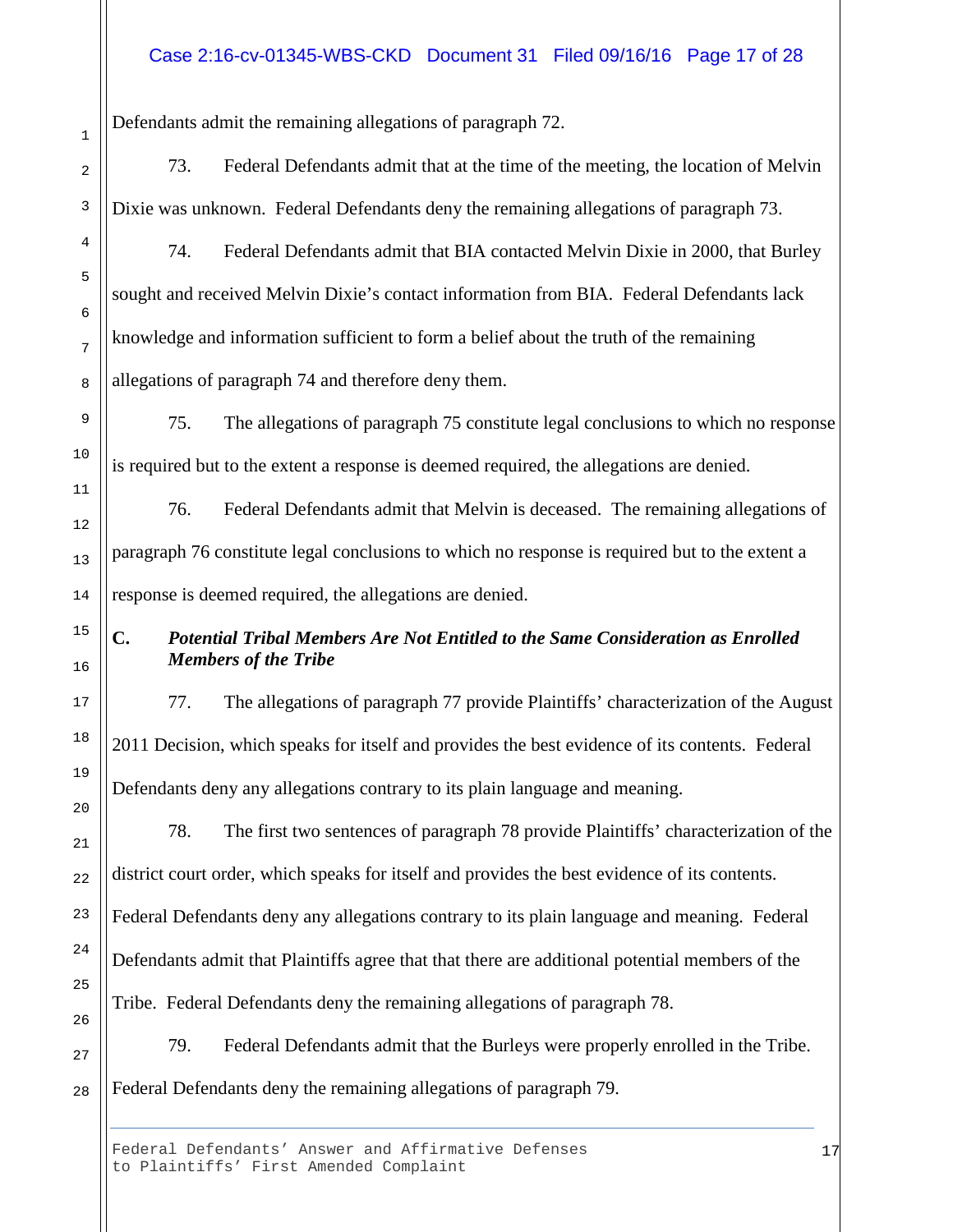80. Federal Defendants lack knowledge or information sufficient to form a belief about the truth of the allegations of paragraph 80 and therefore deny them.

## **(1) As the Only Active Tribal Member and the BIA-Recognized Tribal Spokesperson in 1998, Yakima Dixie Properly Enrolled the Burley Family**.

81. Federal Defendants deny the allegations of the first sentence of paragraph 81. Federal Defendants admit the allegations of the second sentence of paragraph 81 but aver that although Indian Agent Terrell stated that there were 13 Indians around Sheepranch, he listed only 12. Federal Defendants further aver that evidence does not show that all the Indians on the census resided on the 160 acres. Federal Defendants admit that Jeff Davis was the adult Indian residing on the Rancheria in 1935, that there is no evidence that Indians on the 1915 census objected to the IRA voters list of 1935, and that Mabel Dixie was the only "adult Indian of an unorganized Rancheria" as that term is used in the Rancheria Act regulations (25 CFR 242.3(a) (1965) (30 FR 10099) residing on the Rancheria in 1965. Federal Defendants admit that BIA published the distribution plan in 1966 pursuant to applicable regulations, but deny the remaining allegations of paragraph 81.

82. Federal Defendants admit the allegations of the first sentence of paragraph 82. Federal Defendants admit that BIA denied Mata's request. Federal Defendants deny the remaining allegations of paragraph 82.

83. Federal Defendants admit the allegations of paragraph 83.

84. Federal Defendants lack knowledge or information sufficient to form a belief about the allegations of the first sentence of paragraph 84 because the term "other residents" is vague and ambiguous and therefore deny them. Federal Defendants deny the remaining allegations of paragraph 84.

28

1

2

3

4

5

6

7

8

9

10

11

12

13

14

15

16

17

18

19

20

21

22

23

24

25

26

27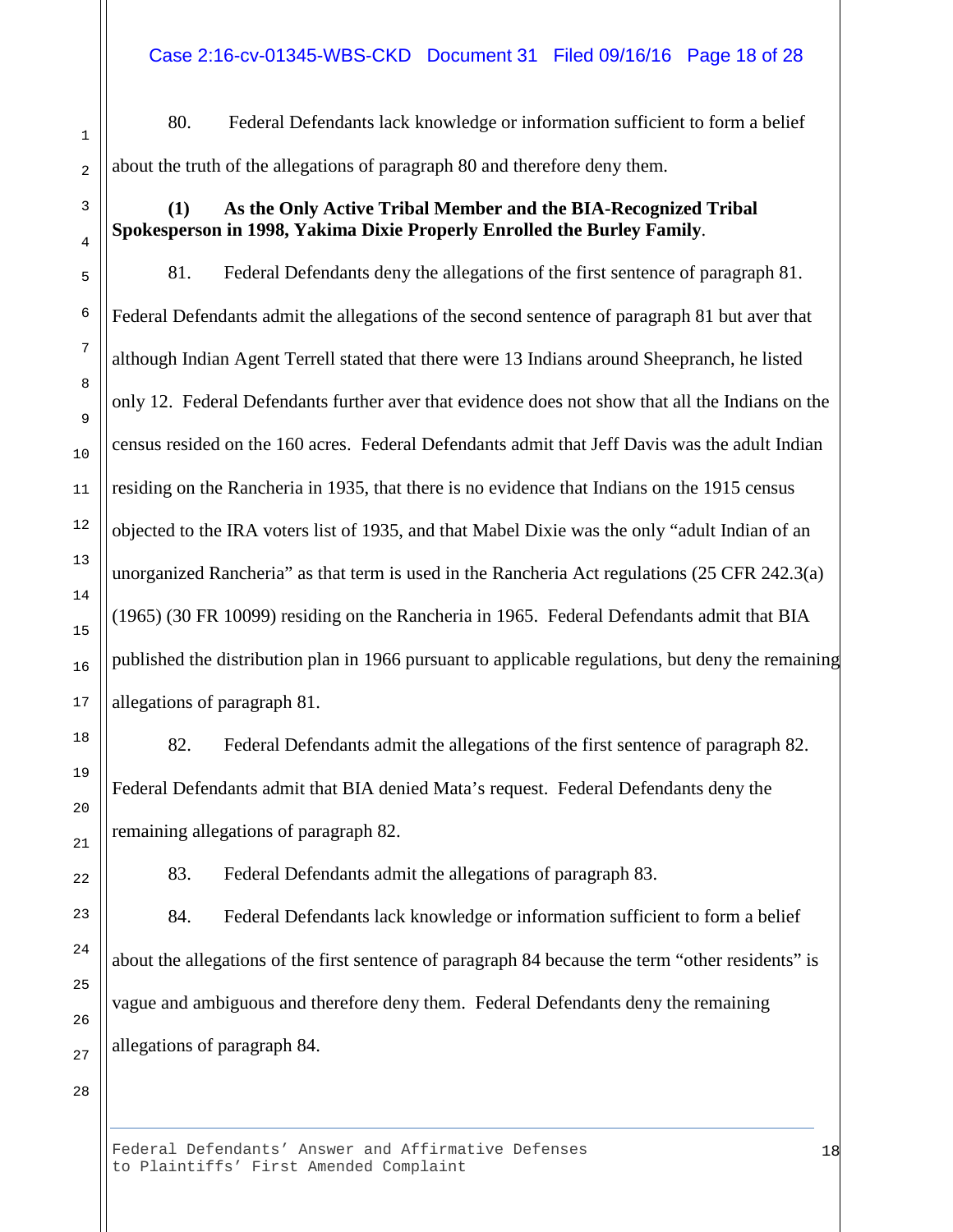# **(2) Potential Tribal Members Had Not Sought to Enroll in the Tribe Until After The Enrollment of the Burley Family; Nor Have They Ever Applied to the General Council for Membership.**

85. The allegations of paragraph 85 provide Plaintiffs' characterization of the district

court order, which speaks for itself and provides the best evidence of its contents. Federal

Defendants deny any allegations contrary to its plain language and meaning.

86. Federal Defendants deny the allegations of paragraph 86.

87. Federal Defendants admit that Dixie stated he would like to keep tribal

membership restricted and deny the remaining allegations of paragraph 87.

88. Federal Defendants deny the allegations of paragraph 88.

#### **II.**

# **RESOLUTION #GC-98-01 ESTABLISHED THE LAST UNCONTESTED CVMT GENERAL COUNCIL AND REMAINS THE PROPER TRIBAL GOVERNMENT**

89. The first two sentences of paragraph 89 provides Plaintiffs' characterization of the

district court order, which speaks for itself and provides the best evidence of its contents.

Federal Defendants deny any allegations contrary to its plain language and meaning. Federal

Defendants deny the remaining allegations of paragraph 89.

90. Federal Defendants deny the allegations of paragraph 90.

**A.** *The 1998 General Counsel Was Properly Formed*

91. Federal Defendants admit that Dixie and Burley signed the 1998 Resolution but deny the remaining allegations of the first sentence of paragraph 91. Federal Defendants admit the allegations of the second sentence of paragraph 91.

92. The allegations of the first sentence of paragraph 92 provide Plaintiffs' characterization of the district court order, which speaks for itself and provides the best evidence of its contents. Federal Defendants deny any allegations contrary to its plain language and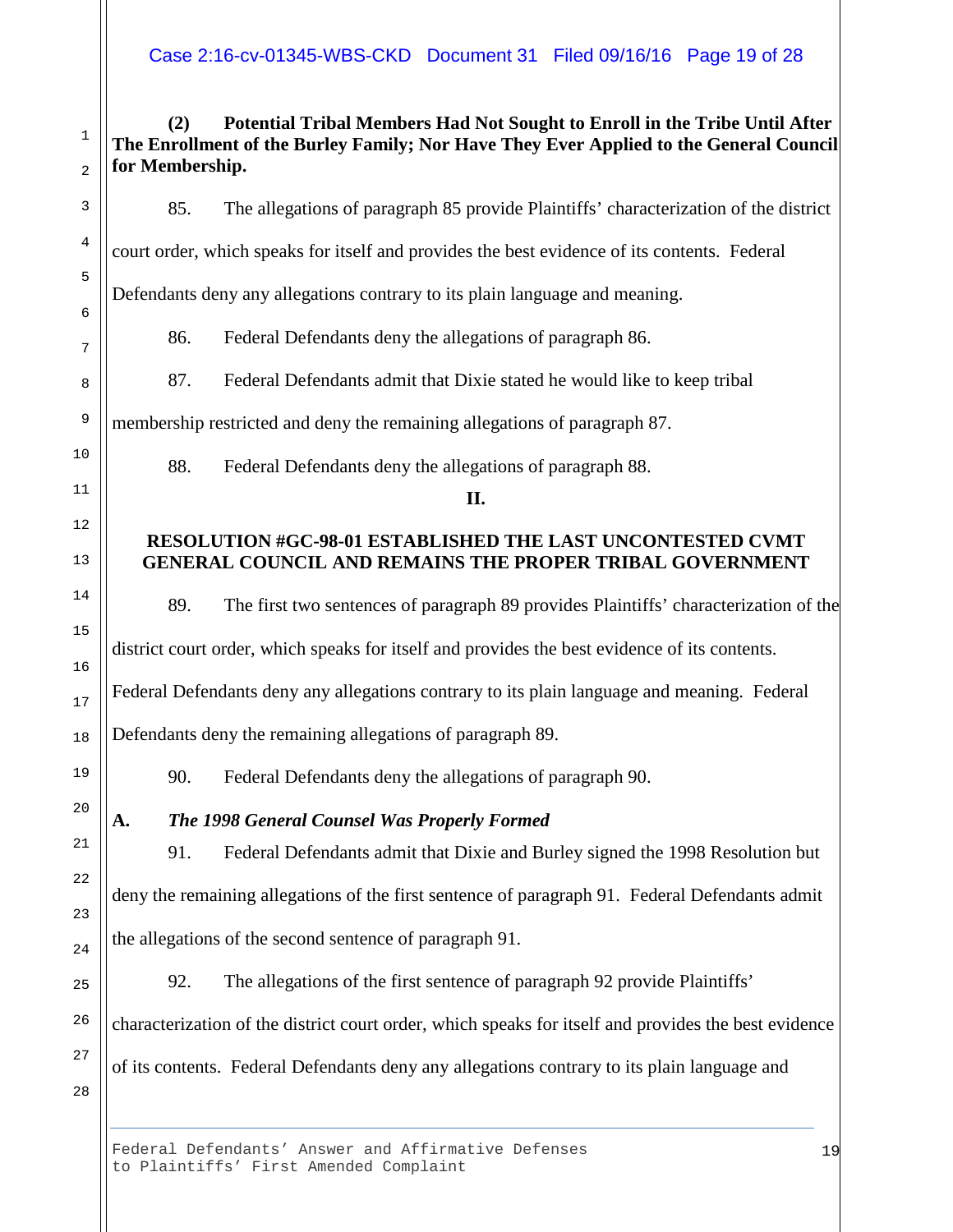#### Case 2:16-cv-01345-WBS-CKD Document 31 Filed 09/16/16 Page 20 of 28

meaning. Federal Defendants deny the remaining allegations of paragraph 92.

93*.* Federal Defendants admit the allegations of the first sentence of paragraph 93. Federal Defendants lack knowledge or information sufficient to form a belief about the truth of the allegations of the second and third sentence of paragraph 93 and therefore deny them. Federal Defendants admit the allegations of the fourth sentence of paragraph 93.

94. Federal Defendants deny the allegations of the first sentence of paragraph 94. Federal Defendants admit that the BIA recognized the authority of the General Council from 1998 to 2005 and deny the remaining allegations of the second sentence of paragraph 94. Federal Defendants admit the allegations of the third sentence of paragraph 94.

95. The allegations of the first sentence of paragraph 95 provide Plaintiffs' characterizations of the district court order, which speaks for itself and provides the best evidence of its contents. Federal Defendants deny any allegations contrary to its plain language and meaning. Federal Defendants deny the remaining allegations of paragraph 95.

96. Federal Defendants admit the allegations of the first, third, and fourth sentences of paragraph 96. Federal Defendants deny the allegations of the second sentence of paragraph 96.

97. Federal Defendants deny the allegations of the first through third sentences of paragraph 97. Federal Defendants admit that the last undisputed General Council is the 1998 General Council established by the 1998 Resolution but aver that it has been disputed and rejected by the BIA since 2005.

#### **B.** *Recognizing the Authority of the 1998 General Council Would Not Improperly Undermine Potential Members' Interests*

98. The allegations of paragraph 98 provide Plaintiffs' characterization of the district court order, which speaks for itself and provides the best evidence of its contents. Federal Defendants dispute any allegation contrary to its plain language and meaning.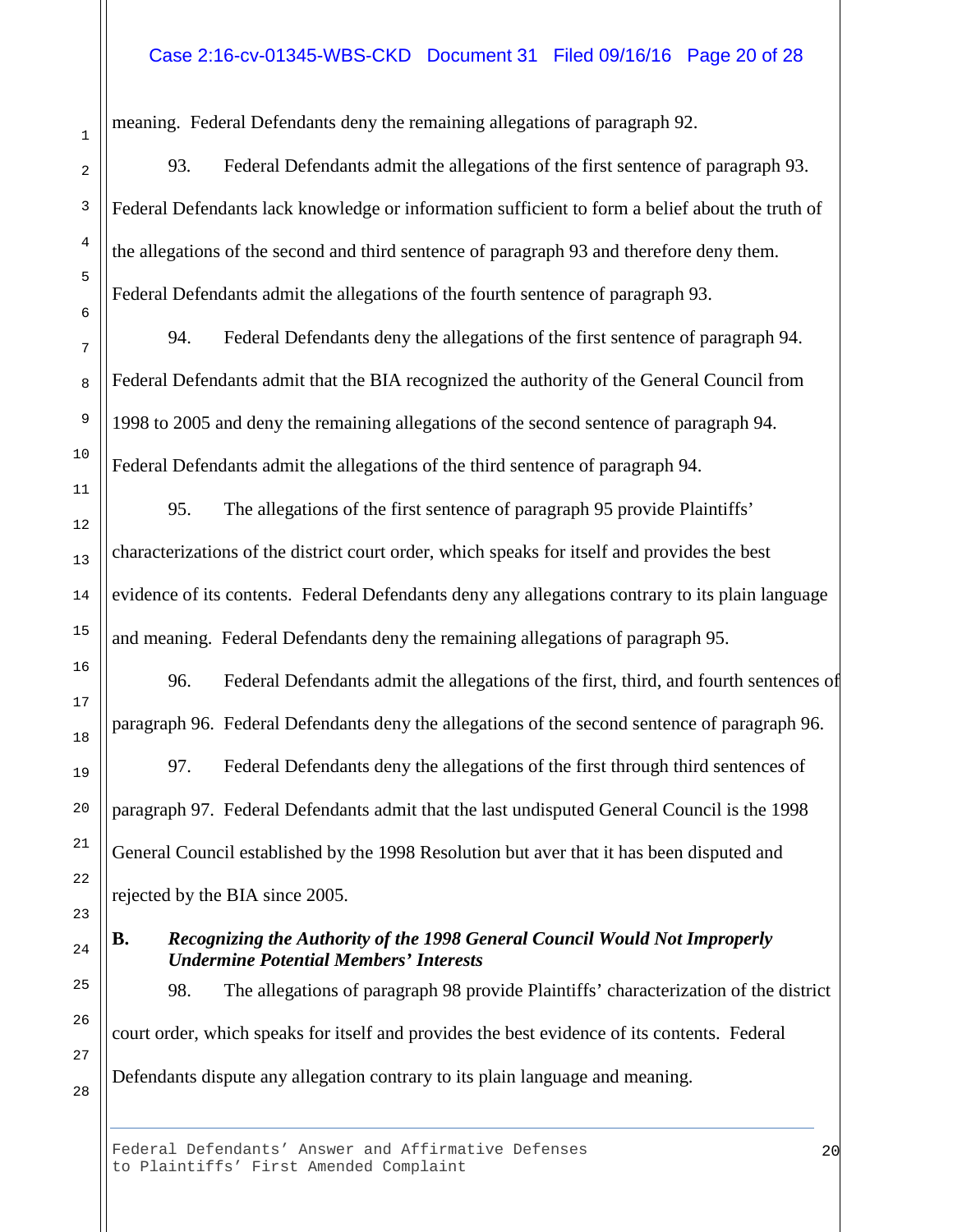#### Case 2:16-cv-01345-WBS-CKD Document 31 Filed 09/16/16 Page 21 of 28

99. Federal Defendants deny the allegations of paragraph 99.

100*.* Federal Defendants deny the allegations of paragraph 100.

101*.* Federal Defendants deny the allegations of paragraph 101 but admit that the Department has held a consistent position on the propriety of Dixie enrolling the Burleys.

102. Federal Defendants admit the allegations of the first sentence of paragraph 102. Federal Defendants deny the allegations of the second sentence of paragraph 102. Federal Defendants admit that in the years after formation of the 1998 General Council, the Tribe compacted with the federal government and sought to prepare a constitution but lack knowledge or information sufficient to form a belief about the truth about the remaining allegations of paragraph 102 and therefore deny them.

103. Federal Defendants deny the allegations of the first and fourth sentences of paragraph 103. Federal Defendants admit the allegations of the second and third sentences of paragraph 103.

104. Federal Defendants deny the allegations of paragraph 104.

# **C.** *Enrollment of Potential Members of the Tribe Must Be Entrusted to the General Council*

105. Federal Defendants deny the allegations of paragraph 105.

106. Federal Defendants deny that the August 2011 Decision was consistent with longstanding judicial and Department precedent and policy. The remaining allegations of paragraph 106 provide Plaintiffs' characterization of the August 2011 Decision, which speaks for itself and provides the best evidence of its contents. Federal Defendants deny any allegations contrary to its plain language or meaning.

107. Federal Defendants deny the allegations of paragraph 107.

28

1

2

3

4

5

6

7

8

9

10

11

12

13

14

15

16

17

18

19

20

21

22

23

24

25

26

27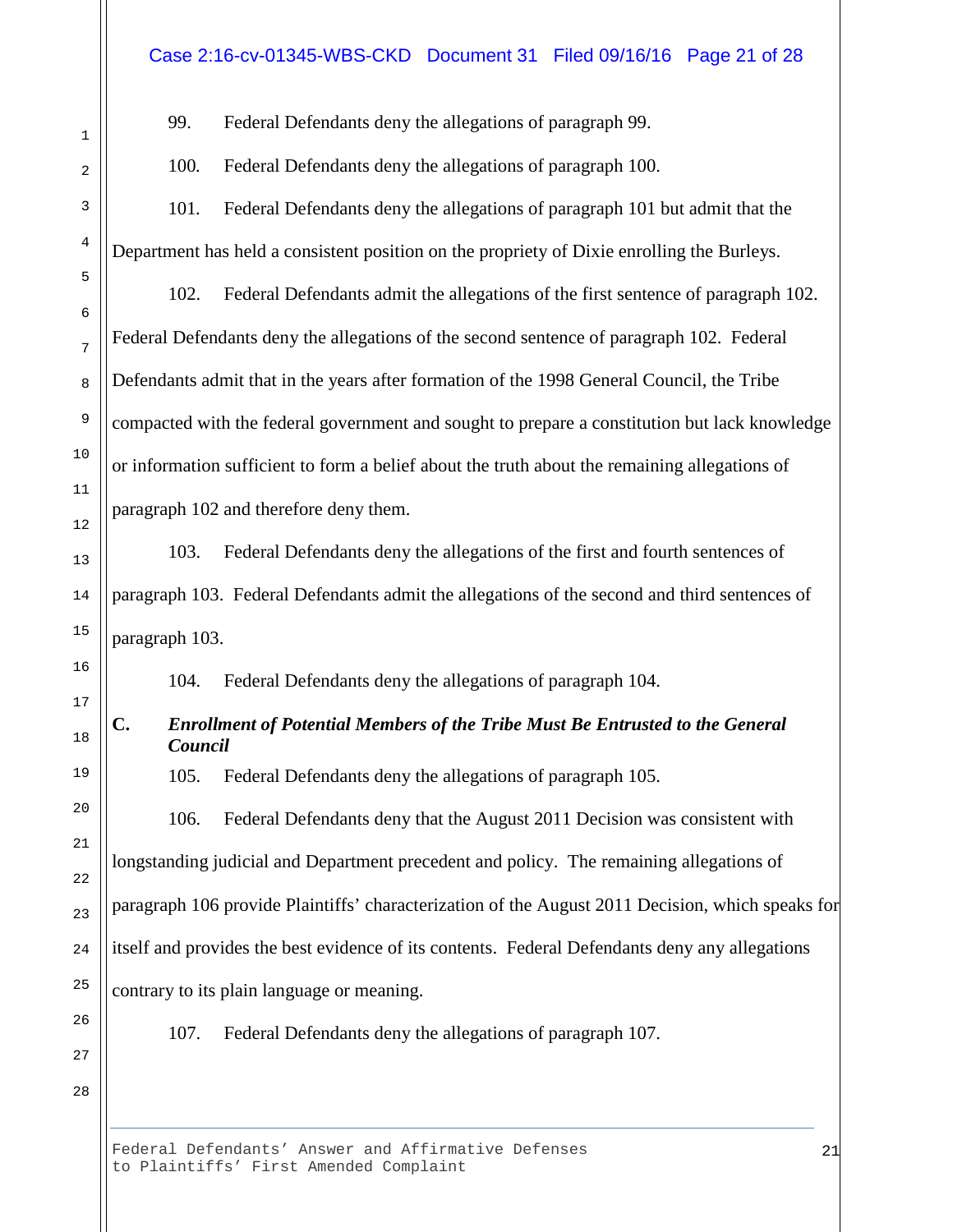# **FIRST CAUSE OF ACTION**

## **(Arbitrary and Capricious Agency Action in Violation of the Administrative Procedures Act, as against all Defendants)**

108. Federal Defendants incorporate by reference their responses to paragraphs 1

through 107 above.

109. Paragraph 109 provides Plaintiffs' characterization of the APA, which speaks for

itself and provides the best evidence of its contents. Federal Defendants deny any allegations

contrary to its plain language and meaning.

110. Federal Defendants admit the allegations of paragraph 110.

111. Federal Defendants deny the allegations of paragraph 111.

## **THE AS-IA FAILED TO CONSIDER ON REMAND DIXIE'S DEPOSITION TESTIMONY**

112. Federal Defendants deny the allegations of paragraph 112.

113. Paragraph 113 provides Plaintiffs' characterization of the district court order,

which speaks for itself and provides the best evidence of its contents. Federal Defendants deny

any allegations contrary to its plain language and meaning.

114. Paragraph 114 provides Plaintiffs' characterization of the district court order,

which speaks for itself and provides the best evidence of its contents. Federal Defendants deny any allegations contrary to its plain language and meaning.

# **THE VALIDITY OF THE ESTABLISHMENT OF THE GENERAL COUNCIL IN 1998 WAS NEVER REFERRED TO THE AS-IA FOR RESOLUTION**

115. Paragraph 113 provides Plaintiffs' characterization of the IBIA decision, which speaks for itself and provides the best evidence of its contents. Federal Defendants deny any allegations contrary to its plain language and meaning.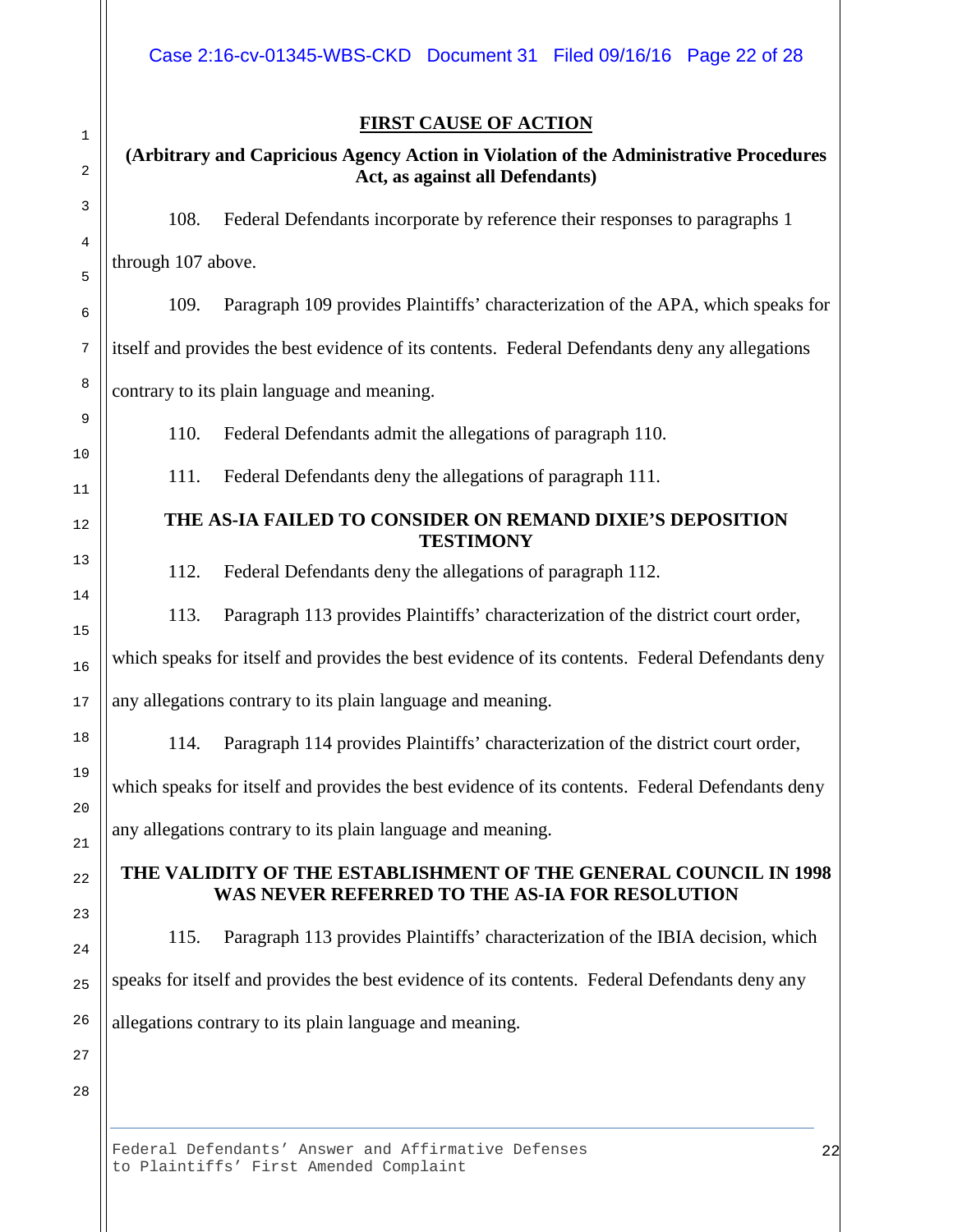Case 2:16-cv-01345-WBS-CKD Document 31 Filed 09/16/16 Page 23 of 28

1 2 3 4 5 6 7 8 9 10 11 12 13 14 15 16 17 18 19 20 21 22 23 24 25 26 27 28 116. Paragraph 116 provides Plaintiffs' characterization of the IBIA decision, which speaks for itself and provides the best evidence of its contents. Federal Defendants deny any allegations contrary to its plain language and meaning. 117. Federal Defendants deny the allegations of paragraph 117. 118. Federal Defendants admit the allegations of paragraph 118. 119. Federal Defendants admit the allegations of the first sentence of paragraph 119. Federal Defendants lack knowledge or information sufficient to form a belief about the truth of the remaining allegations of paragraph 119 and therefore deny them. **DIXIE IS ESTOPPED FROM OBJECTING TO THE VALIDITY OF THE 1998 GENERAL COUNCIL** 120. The allegations of paragraph 120 constitute conclusions of law to which no response is required, but to the extent a response is deemed required, the allegations are denied. 121. The allegations of paragraph 121 constitute conclusions of law to which no response is required, but to the extent a response is deemed required, the allegations are denied. **DIXIE'S OBJECTIONS TO THE VALIDITY OF THE GENERAL COUNCIL IS BARRED BY THE STATUTE OF LIMITATIONS** 122. The allegations of paragraph 122 constitute conclusions of law to which no response is required, but to the extent a response is deemed required, the allegations are denied. 123. The allegations of paragraph 123 constitute conclusions of law to which no response is required, but to the extent a response is deemed required, the allegations are denied. 124. Paragraph 124 provides Plaintiffs' characterization of the Indian Claims Commission Act, which speaks for itself and provides the best evidence of its contents. Federal Defendants deny any allegations contrary to its plain language and meaning. 125. The allegations of paragraph 125 constitute conclusions of law to which no response is required, but to the extent a response is deemed required, the allegations are denied.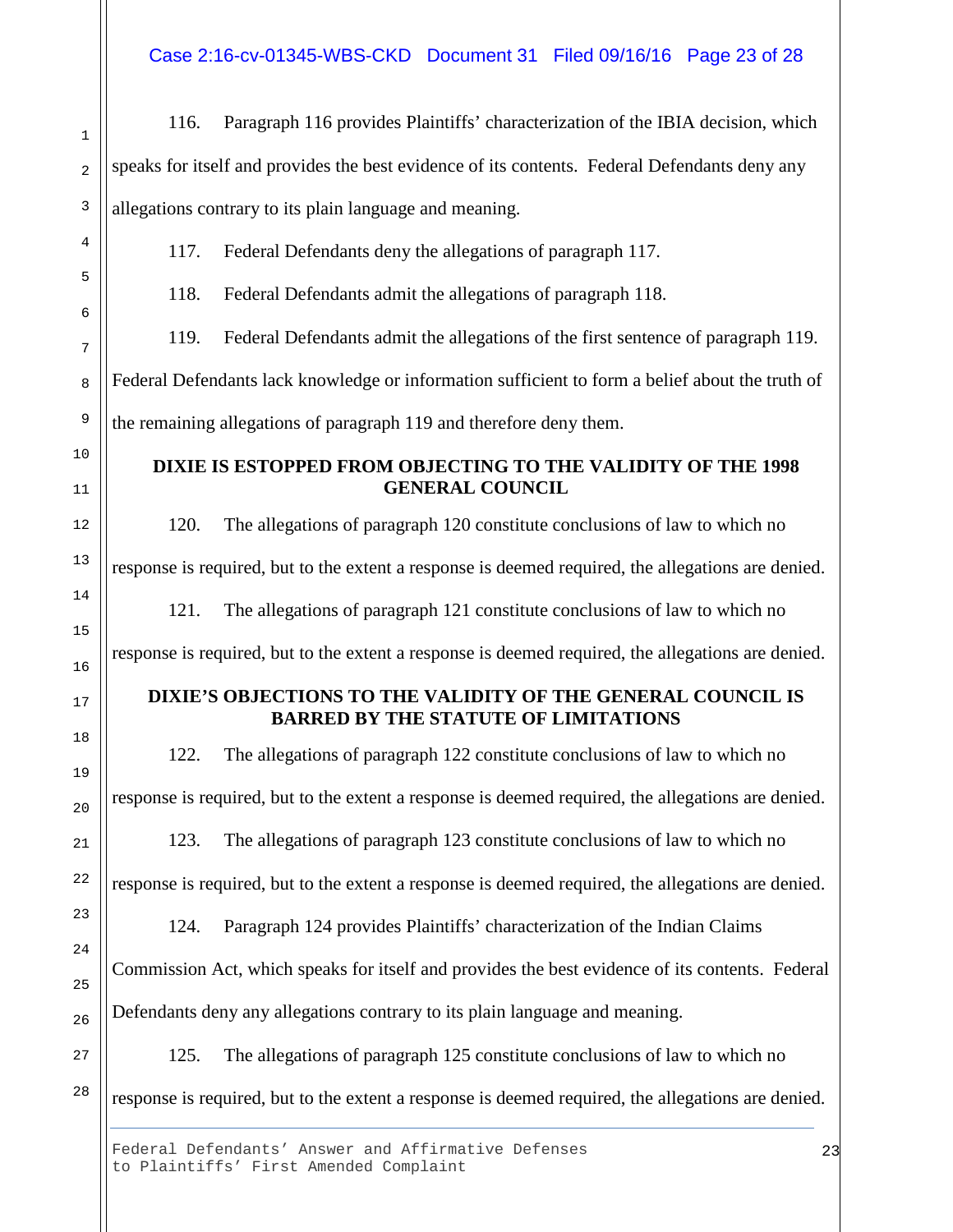Case 2:16-cv-01345-WBS-CKD Document 31 Filed 09/16/16 Page 24 of 28

| 1        | 126.                                                                                               | The allegations of paragraph 126 constitute conclusions of law to which no         |  |  |  |
|----------|----------------------------------------------------------------------------------------------------|------------------------------------------------------------------------------------|--|--|--|
| 2        | response is required, but to the extent a response is deemed required, the allegations are denied. |                                                                                    |  |  |  |
| 3        | <b>CLAIMING TO BE THE CALIFORNIA VALLEY MIWOK TRIBE AND THEN SUING</b>                             |                                                                                    |  |  |  |
| 4        | IN THAT NAME REFUTES THE ASSERTION THAT THE GENERAL COUNCIL WAS<br><b>INVALID AT THE OUTSET</b>    |                                                                                    |  |  |  |
| 5        | 127.                                                                                               | Federal Defendants deny the allegations of the first sentence of paragraph 127 and |  |  |  |
| 6<br>7   | aver that Dixie filed suit in January 2011, challenging the December 2010 Decision as Plaintiff    |                                                                                    |  |  |  |
| 8        | California Valley Miwok Tribe. Federal Defendants admit the remaining allegations of               |                                                                                    |  |  |  |
| 9        | paragraph 127.                                                                                     |                                                                                    |  |  |  |
| 10       | 128.                                                                                               | Federal Defendants deny the allegations of paragraph 128.                          |  |  |  |
| 11       | 129.                                                                                               | Federal Defendants deny the allegations of paragraph 129.                          |  |  |  |
| 12<br>13 | 130.                                                                                               | Federal Defendants deny the allegations of paragraph 130.                          |  |  |  |
| 14       | <b>SECOND CAUSE OF ACTION</b>                                                                      |                                                                                    |  |  |  |
|          | (Declaratory Relief)                                                                               |                                                                                    |  |  |  |
| 15<br>16 | 131.                                                                                               | Federal Defendants incorporate by reference their responses to paragraphs 1        |  |  |  |
| 17       | through 130 above.                                                                                 |                                                                                    |  |  |  |
| 18       | 132.                                                                                               | Federal Defendants admit that an actual controversy has arisen and now exists      |  |  |  |
| 19       | between Plaintiffs and the Defendants concerning the validity and scope of the AS-IA's             |                                                                                    |  |  |  |
| 20       | December 30, 2015 decision. Federal Defendants deny the remaining allegations of paragraph         |                                                                                    |  |  |  |
| 21<br>22 | 132.                                                                                               |                                                                                    |  |  |  |
| 23       |                                                                                                    | <b>THIRD CAUSE OF ACTION</b>                                                       |  |  |  |
|          |                                                                                                    | (Injunctive Relief)                                                                |  |  |  |
| 24<br>25 | 133.                                                                                               | Federal Defendants incorporate by reference their responses to paragraphs 1        |  |  |  |
| 26       | through 132 above.                                                                                 |                                                                                    |  |  |  |
| 27       | 134.                                                                                               | The allegations of paragraph 134 constitute conclusions of law to which no         |  |  |  |
| 28       | response is required, but to the extent a response is deemed required, the allegations are denied. |                                                                                    |  |  |  |
|          |                                                                                                    | Federal Defendants' Answer and Affirmative Defenses<br>24                          |  |  |  |

to Plaintiffs' First Amended Complaint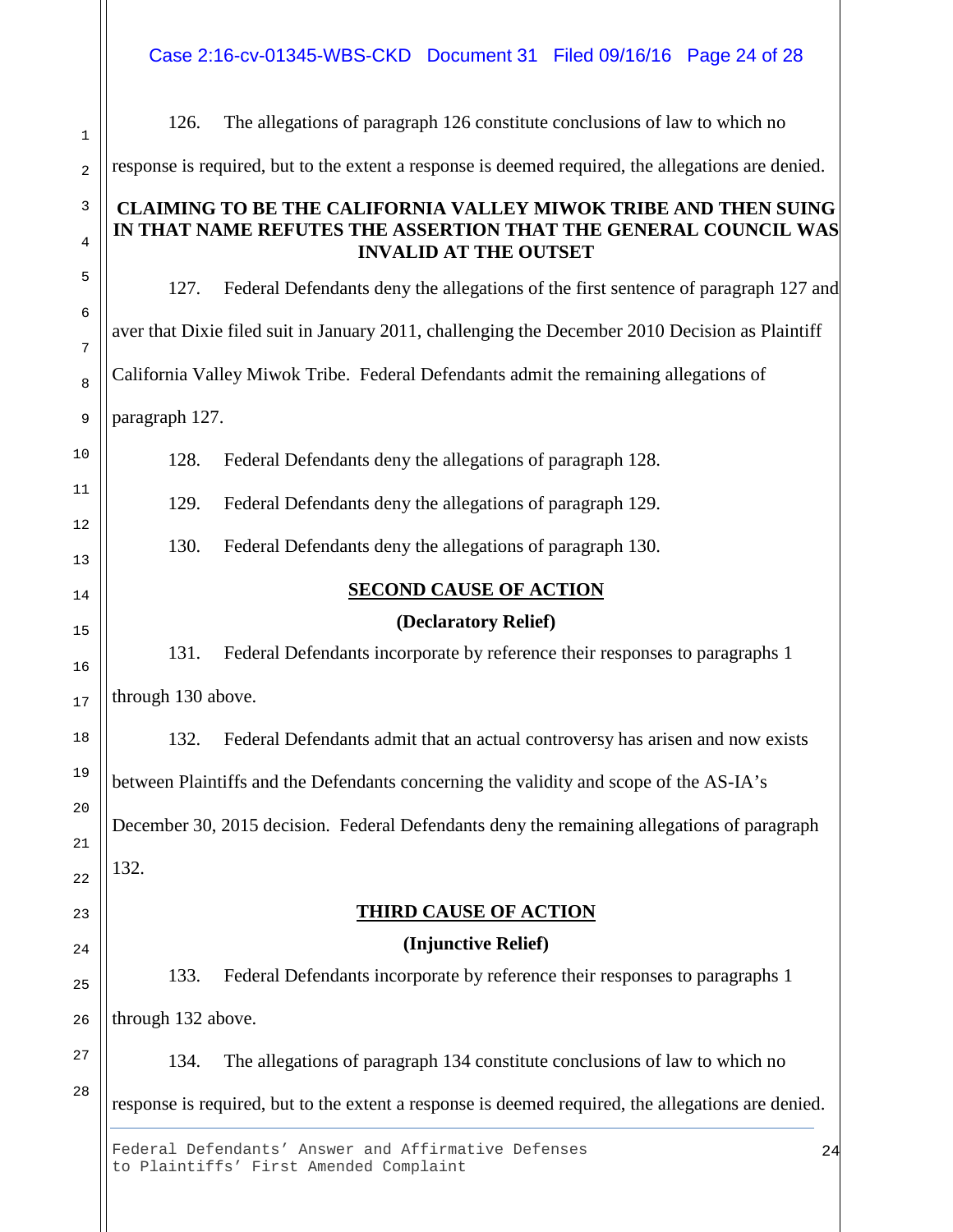135. The allegations of paragraph 135 constitute conclusions of law to which no response is required, but to the extent a response is deemed required, the allegations are denied. 136. Federal Defendants deny that Plaintiffs are entitled to the relief requested in paragraph 136.

#### **FOURTH CAUSE OF ACTION**

#### **(Violation of Substantive and Procedural Due process)**

137. Federal Defendants incorporate by reference their responses to paragraphs 1 through 136 above.

138. The allegations of paragraph 138 constitute conclusions of law to which no response is required, but to the extent a response is deemed required, the allegations are denied.

139. Federal Defendants deny the allegations of paragraph 139.

140. Federal Defendants deny the allegations of paragraph 140.

## **REQUEST FOR IMMEDIATE STAY**

141. Federal Defendants admit that the August 2011 Decision was stayed in light of the fact that there was an active lawsuit challenging AS-IA's December 2010 decision. Federal Defendants deny the remaining allegations of paragraph 141 and deny that the Plaintiffs are entitled to an immediate stay of the December 2015 Decision pending resolution of their lawsuit.

142. Federal Defendants admit that attached as Exhibit "3" to Plaintiffs' Complaint is a copy of the August 2011 Decision, which speaks for itself and provides the best evidence of its contents.

143. Federal Defendants admit that attached as Exhibit "4" to Plaintiffs' Complaint is a copy of the U.S. District Court Decision dated December 13, 2013, which speaks for itself and provides the best evidence of its contents.

28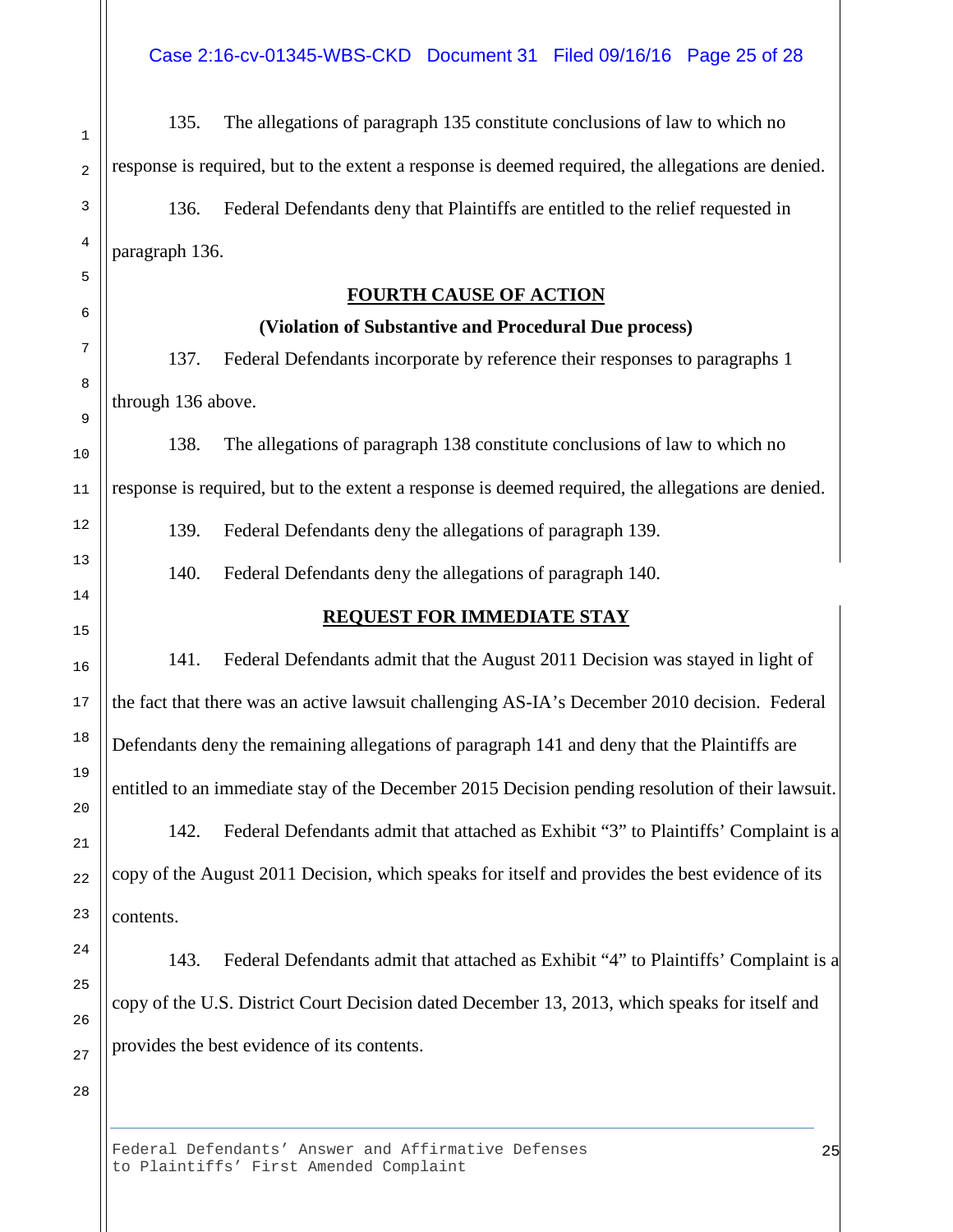144. Federal Defendants admit that attached as Exhibit "5" to Plaintiffs' Complaint is a copy of the December 2015 Decision, which speaks for itself and provides the best evidence of its contents.

## **PRAYER FOR RELIEF**

The balance of the Complaint provides Plaintiffs' prayer for relief to which no answer is required. To the extent a response is deemed required, Federal Defendants deny that Plaintiffs are entitled to he requested relief or to any relief whatsoever.

# **AFFIRMATIVE DEFENSES**

In further response to Plaintiffs' Complaint, Federal Defendants allege, state, and aver the following affirmative defenses, which may be expanded as the case proceeds:

1. Plaintiffs assert claims that are barred, in whole or in part, by the doctrine of *res judicata*, collateral estoppel, or both, as those claims were already addressed and resolved by the District Court for the District of Columbia and the District of Columbia Court of Appeals. *See California Valley Miwok Tribe v. United States*, 424 F. Supp. 2d 197 (D.D.C. 2006); *California Valley Miwok Tribe v. Interior*, 515 F. 3d 1262 (D.C. Cir. 2008); *California Valley Miwok Tribe v. Jewell*, 5 F. Supp. 3d 86 (D.D.C. 2013).

2. Plaintiffs lack standing to assert certain claims or represent certain interests.

3. Plaintiffs assert certain claims over which this Court lacks jurisdiction.

4. Plaintiffs fail to state a claim upon which relief may be granted.

WHEREFORE, Federal Defendants respectfully request that this Court dismiss Plaintiffs' Complaint with prejudice, that judgment be entered for them, and that they be allowed such further relief as the Court may allow.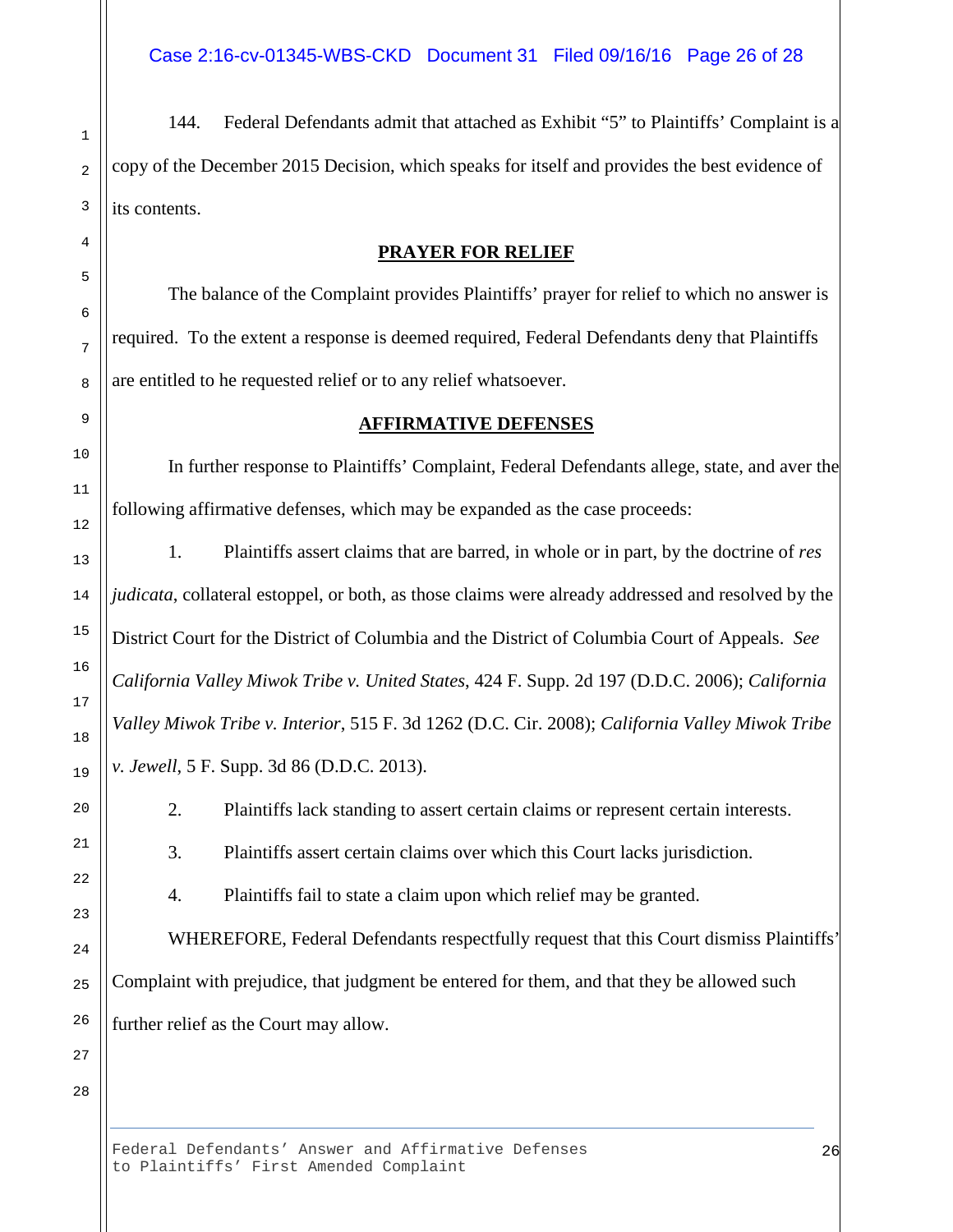Respectfully submitted this 16th day of September, 2016.

| <b>JOHN C. CRUDEN</b>                    |
|------------------------------------------|
| <b>Assistant Attorney General</b>        |
| /s/ Jody H. Schwarz                      |
| <b>JODY H. SCHWARZ</b>                   |
| <b>Natural Resources Section</b>         |
| <b>Environment and Natural Resources</b> |
| Division                                 |
| United States Department of Justice      |
| P.O. Box 7611                            |
| Washington, D.C. 20044-7611              |
| Ph: (202) 305-0245                       |
| Fx: (202) 305-0506                       |
| jody.schwarz@usdoj.gov                   |
| <b>Attorneys for Federal Defendants</b>  |
| Of Counsel:                              |
| <b>James Porter</b>                      |
| Office of the Solicitor                  |
| United States Department of the Interior |
| Washington, DC 20240                     |
|                                          |
|                                          |
|                                          |
|                                          |
|                                          |
|                                          |
|                                          |
|                                          |
|                                          |
|                                          |
|                                          |
|                                          |
|                                          |
|                                          |
|                                          |
|                                          |
|                                          |
|                                          |
|                                          |
|                                          |